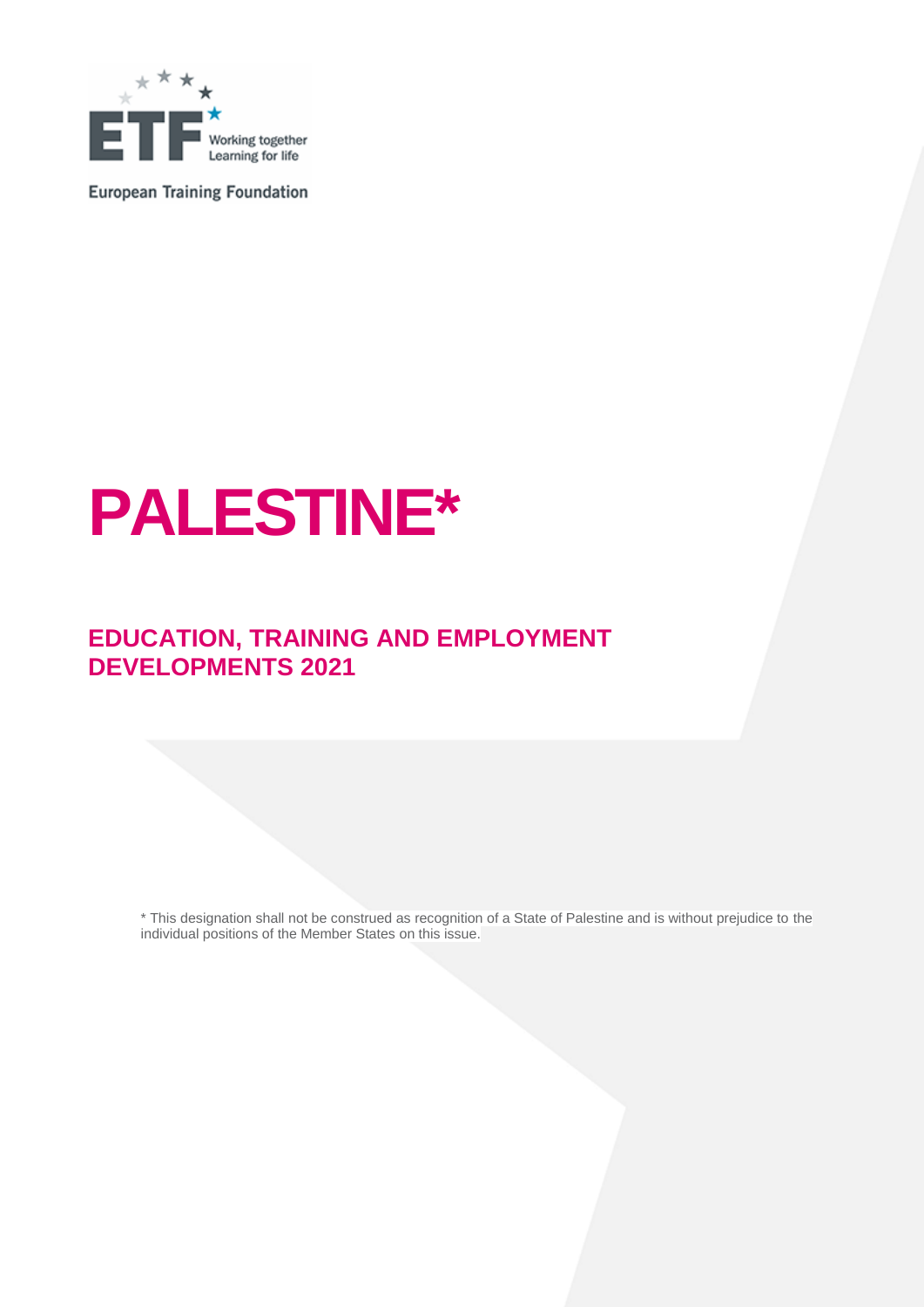The contents of this paper are the sole responsibility of the ETF and do not necessarily reflect the views of the EU institutions.

© European Training Foundation, 2021

Reproduction is authorised provided the source is acknowledged.

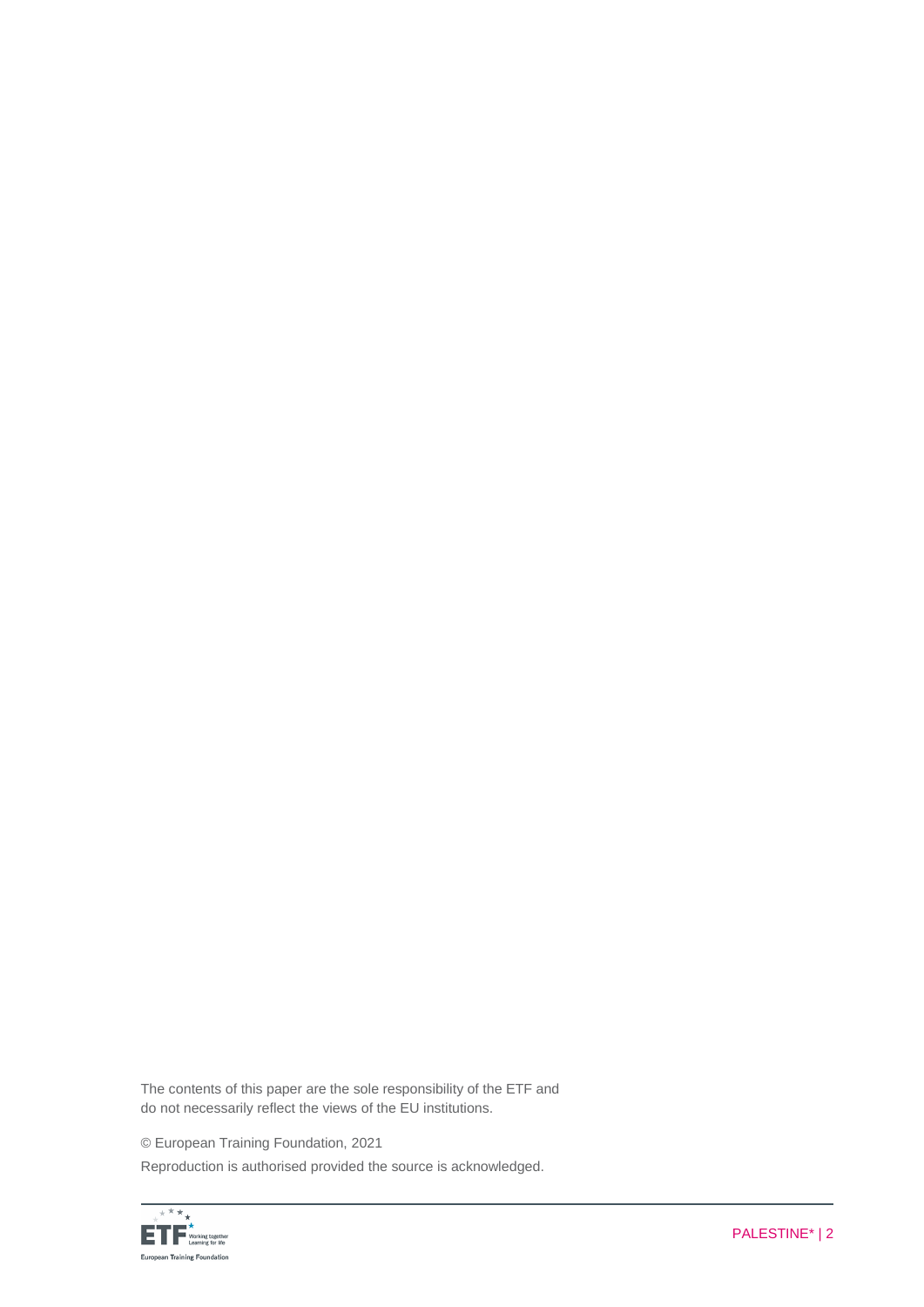### **KEY POLICY DEVELOPMENTS IN EDUCATION, TRAINING AND EMPLOYMENT**

The current socioeconomic situation in Palestine is highly volatile and has been deteriorating, with persistently high rates of poverty and unemployment and falling gross domestic product (GDP) per capita over the last three years. Even before the economic shock due to the Covid-19 pandemic, the economy was expected to slip into recession in 2020 and 2021 (UNCTAD, 2020).

The government has been working on emergency plans. The Palestinian Authority is urgently calling upon additional financial support from the international donor community to work in partnership with the government to overcome the current crisis, which is seriously affecting the lives of the Palestinian people, in particular women.

In terms of education and training, the Covid-19 outbreak has pushed the relevant ministries, schools, teachers and students to move ahead with digital online learning. Especially in the context of Palestine, where there is limited mobility for individuals between the different areas, e-learning needs to be further developed. Between 2013 and 2018, the Technical and vocational education and training (TVET) curriculum was reformed to adopt a modular and competence-based approach. Further investments are needed to continue modernising the curriculum with a focus on  $21<sup>st</sup>$  century skills, including digital and entrepreneurial skills.

Technical and vocational education and training has been moved up the political agenda, while the enrolment of vocational education and training (VET) students is slowly increasing. However, women are still significantly underrepresented. One of the objectives of the Labour Sector Strategy 2020-2022 is to increase the effectiveness of the TVET system and to make it more relevant to the needs of the labour market. The establishment of the new national TVET Commission was finally approved by the President in February 2021. This will hopefully bring an end to the weak governance structure which has been hindering the development of a comprehensive and effective VET system for many years. The new TVET Commission will need to generate evidence on skills in demand, track VET graduates and contribute to building up a comprehensive labour market and skills information system, together with all the key partners working in the employment and statistics areas.

Employment promotion, skills and entrepreneurship have been placed at the centre of the new national employment strategy 2021-2025, with a special focus on young people and women and emphasising the marginalised areas near the separation wall, Gaza and East Jerusalem. Efforts are being made to strengthen the capacity of public employment services and to make them more efficient and responsive to jobseekers and employers. The Palestinian Fund for Employment and Social Protection is playing a more important role in supporting funding and training for micro and small enterprises, especially for those enterprises affected by the Covid-19 pandemic.

An important achievement is that the government, trade unions and employers' organisations have reached an agreement to increase the national minimum wage by approximately USD 130 per month, starting from early 2022 (ILO, 2021).

The majority of future jobs for Palestinians will need to come from the private sector. However, different factors that are linked to the Israeli occupation (such as limitations on movement, lack of control over borders, volatile customs agreements and unpredictable tariffs) are discouraging factors for foreign investment in the Palestinian economy. There is a need to further invest in business

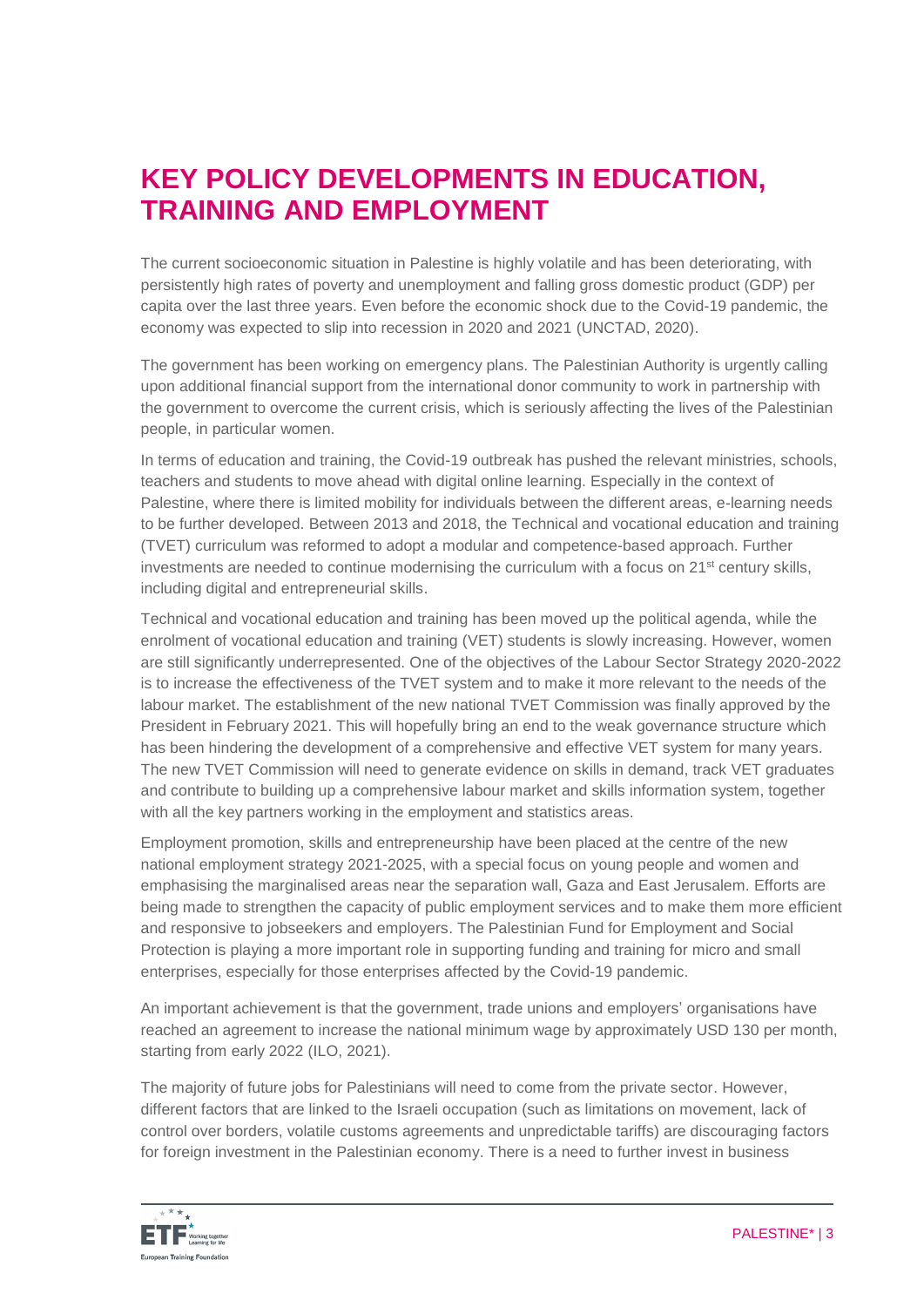development services and to promote entrepreneurship among young people. This includes access to finance and investments, in particular in priority sectors, with the aim to restructure the Palestinian economy and rejuvenate the agriculture, industry and tourism sectors.

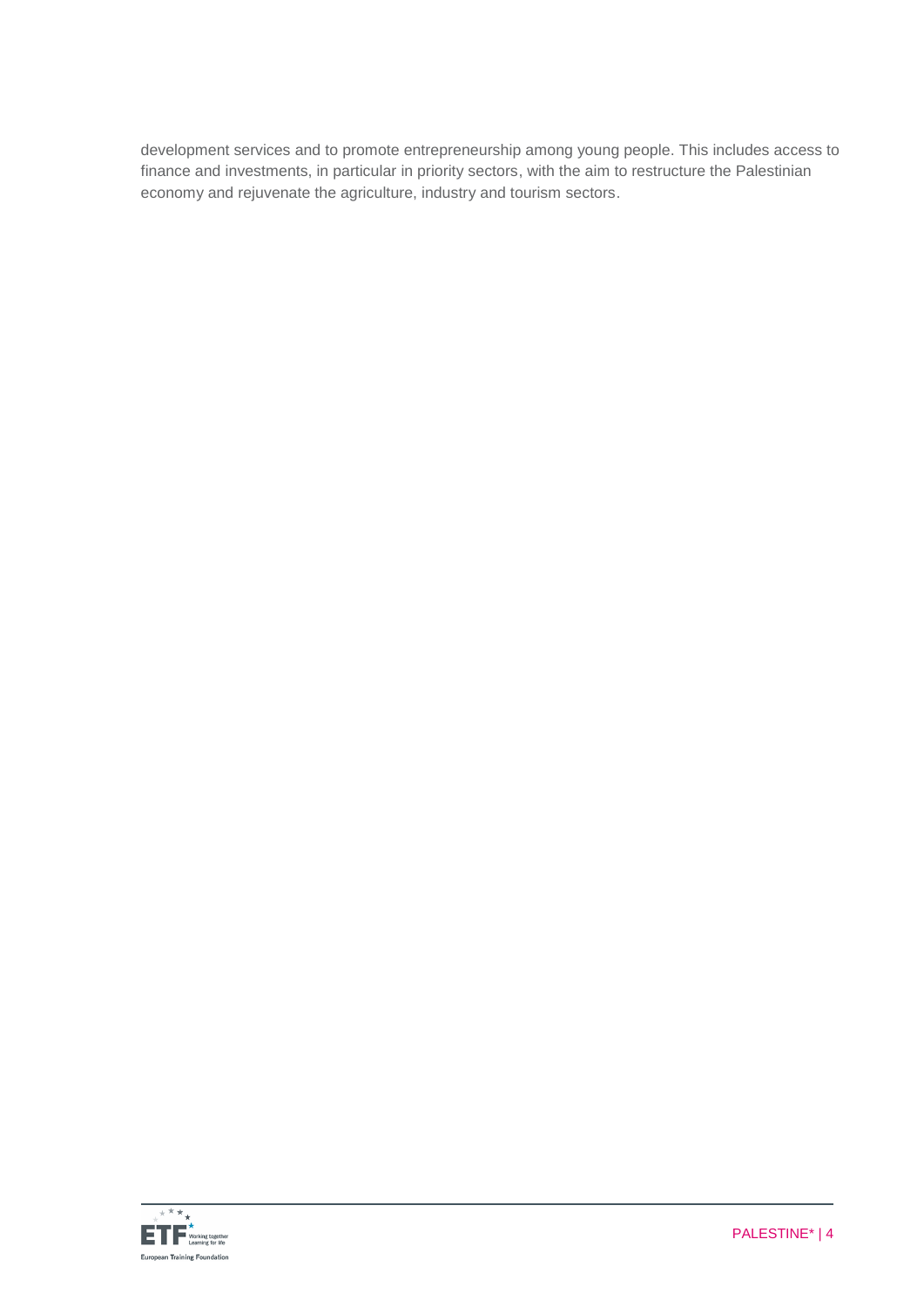### **1. KEY DEMOGRAPHIC AND ECONOMIC CHARACTERISTICS**

### **Political developments**

Palestine is characterised by its fragile political situation due to the long-lasting Palestinian-Israeli conflict. The regular escalations of violence and ongoing restrictions imposed by Israel on trade, movement of people and goods, and access to resources as well as tax revenues are making it difficult for Palestine to build a sustainable state. The constraints imposed under the Israeli occupation on the different regions (West Bank including East-Jerusalem and Gaza strip), including a decadelong blockade on the Gaza strip, have resulted in varying jurisdiction of the Palestinian Authority within disconnected regions. In addition, Palestine is also suffering from the lack of a unified political system, which is dominated in the West Bank by Mahmoud Abbas with the Fatah party and in Gaza by Hamas. The Fatah-Hamas<sup>1</sup> conflict is still ongoing and negotiations between the two parties remain difficult.

This unique geopolitical context generates a segmented and structurally distorted economy with limited potential for economic growth. The situation further deteriorated following the military escalation between Israel and Hamas in May 2021. Trust between the two sides remains very low and prospects for an early return to meaningful negotiations are therefore limited.

Hopes are placed on improved relationships between the United States (US) and Palestine after the Trump administration left office. There are expectations for the Revival of the Quartet<sup>2</sup> discussions towards a renewed peace agreement between Israel and Palestine. The first steps to renew US‑Palestine relations have been taken in 2021, including the announcement to reopen the US Consulate in East Jerusalem.

### **Health situation**

The state of emergency over the Covid-19 crisis is still in place and the World Health Organization (WHO) is working closely with the Ministry of Health to respond to the crisis. The monitoring system to collect data on the Covid-19 situation in Palestine is efficient. The necessary support actions are being coordinated in the West Bank and Gaza through the sub-national Health Cluster, for example for the delivery of equipment and medication, the training of health workers, vaccination awareness campaigns, etc.

During the Covid-19 crisis, the Palestinian people are experiencing the same shock and uncertainty as the rest of humanity; however, their government is unable to respond to the socioeconomic effects with the same agency as that of an independent, sovereign state (UN, 2020, p.15). The Palestinian Authority has to count on increased financial and development assistance to address its public health needs, provide essential services and respond to the socioeconomic impact of the pandemic.

As of 12 August 2021, 348 234 confirmed cases of COVID-19 and 3 889 deaths have been reported. Active cases of COVID-19 are continuing to rise across Palestine, with Gaza reporting the most cases. In total, 626 279 people have been vaccinated: 512 416 in the West Bank, and 113 863 in Gaza.

<sup>2</sup> [Office of the Quartet -](https://en.wikipedia.org/wiki/Office_of_the_Quartet) Wikipedia



 $\overline{a}$ 

<sup>1</sup> [Fatah–Hamas conflict -](https://en.wikipedia.org/wiki/Fatah%E2%80%93Hamas_conflict) Wikipedia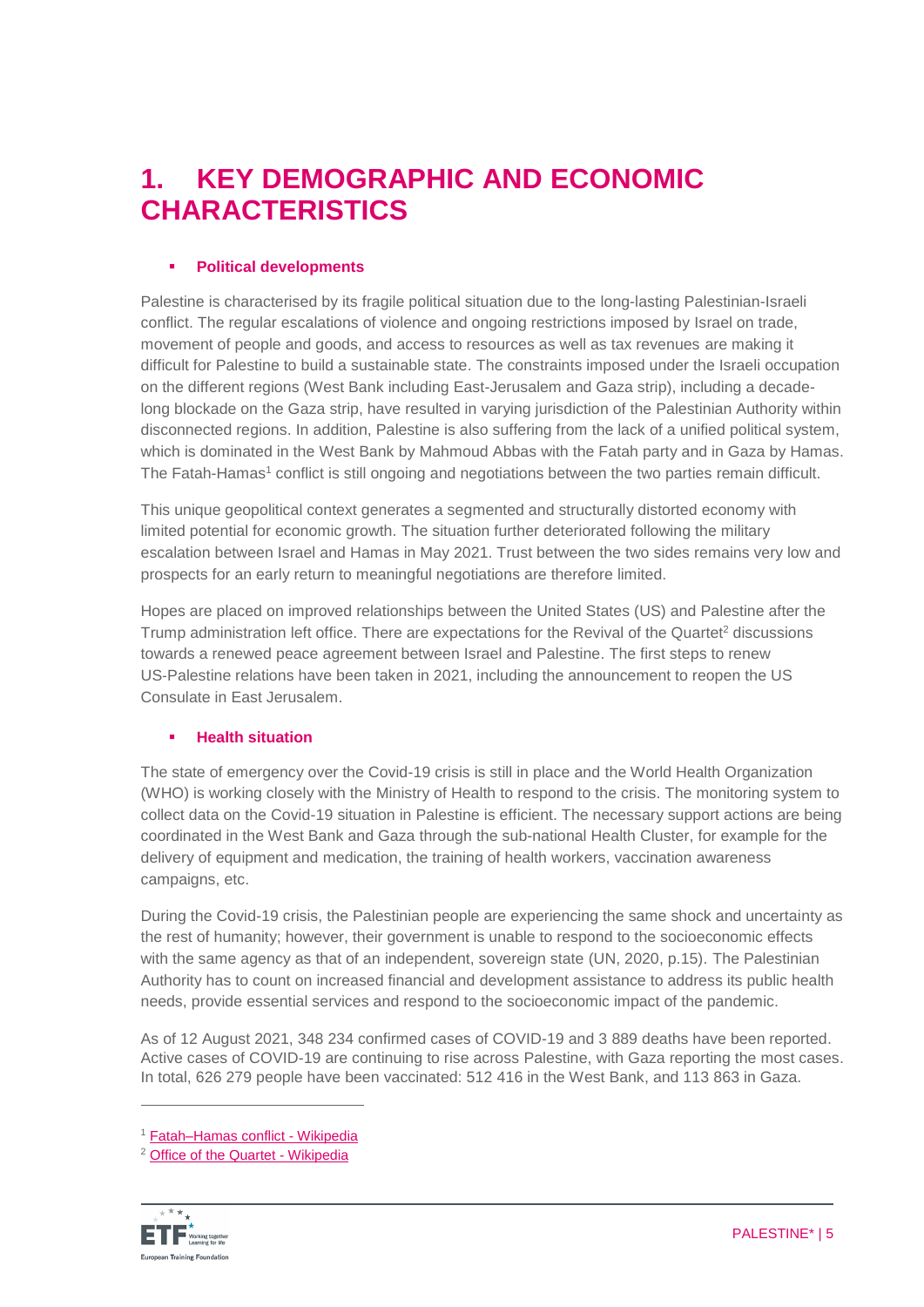These figures represent around 22 % of the target Palestinian population (18 years and above) (source: World Health Organization, Situation Report 79, August 2021).

In addition to the Covid-19 crisis, the latest military escalation of May 2021 caused further population displacement and exacerbated a prolonged humanitarian crisis. Hostilities resulted in a loss of 278 Palestinian lives and over 9 000 injuries. Over 77 000 people were internally displaced and around 30 health facilities have been damaged. Because of the volatile health situation in Palestine, in May 2021 the WHO launched an appeal for USD 7 million to support its health operations focusing on trauma and emergency care, mental health and psychosocial services, advocacy, and maintaining essential health services, including for Covid-19 (World Health Organization, June 2021).

### **Demographics**

There were about 13.8 million Palestinians in the world in mid-2021, of whom about 5.23 million living in the Palestinian territories. The majority of Palestinians live abroad, mostly in other Arab states. The estimated population of the West Bank and the Gaza Strip stood at 3.12 million and 2.11 million respectively in mid-2021. More than one-third of the population is less than 15 years old. (UNFPA-PCBS, July 2021).

The annual population growth rate continues to be high, as has been the case for the last few decades. As of 2019, the population in Palestine was growing at 2.65 % annually. The average woman in Palestine gives birth to 4 children (source: World Population Review).

Young people (aged 15–24) were estimated to account for 34.1 % of the working-age population (aged 15–64) in 2020, which means that Palestine has one of the youngest populations not only in the region but also in the world (source: World Bank).

#### **Economic development**

In 2015, the gross domestic product (GDP) was 3.7 %. Already in 2019, economic growth was low with a GDP of only 1.4 %, whereas it declined by 11.5 % in 2020. The Covid-19 pandemic worsened the already weak and fragile economic situation of Palestine due to its geopolitical context. During 2020, GDP fell by 11.5 % (the largest decline since 2002) due to the effects of the pandemic and due to Israeli occupation measures withholding tax clearance revenues. Those tax revenues that Israel collects on behalf of the Palestinian Authority constitute 70 % of the total Palestinian revenues and are considered the main source of funds used to cover current expenditures (see press release from the Palestine Monetary Authority and Palestinian Central Bureau of Statistics, 2020).

A forecast simulation framework predicts that it will take at least two years for the Palestinian economy to recover from the pandemic, as GDP is projected to grow by 11 % and 6 % in 2021 and 2022 respectively, but only if Covid-19 is contained (UNCTAD, 2021, p. 29).

Services was the first sector to be hit hard by the Covid-19 pandemic, in particular the tourism sector. Given that the service sector is the largest employer (61 % of gross value added), its disruption has serious consequences on the Palestinian economy.

If the current political and economic environment persists, the Palestinian economy will not be in a position to generate sufficient jobs to respond to the persistently high unemployment rates and will not be able to balance its public finances or reduce its trade deficit. Sustainable socio-economic recovery in Palestine requires lifting the blockade on Gaza, easing restrictions imposed by occupation in the West Bank, expanding the policy space and increasing donor support (see UNCTAD article, March 2021).

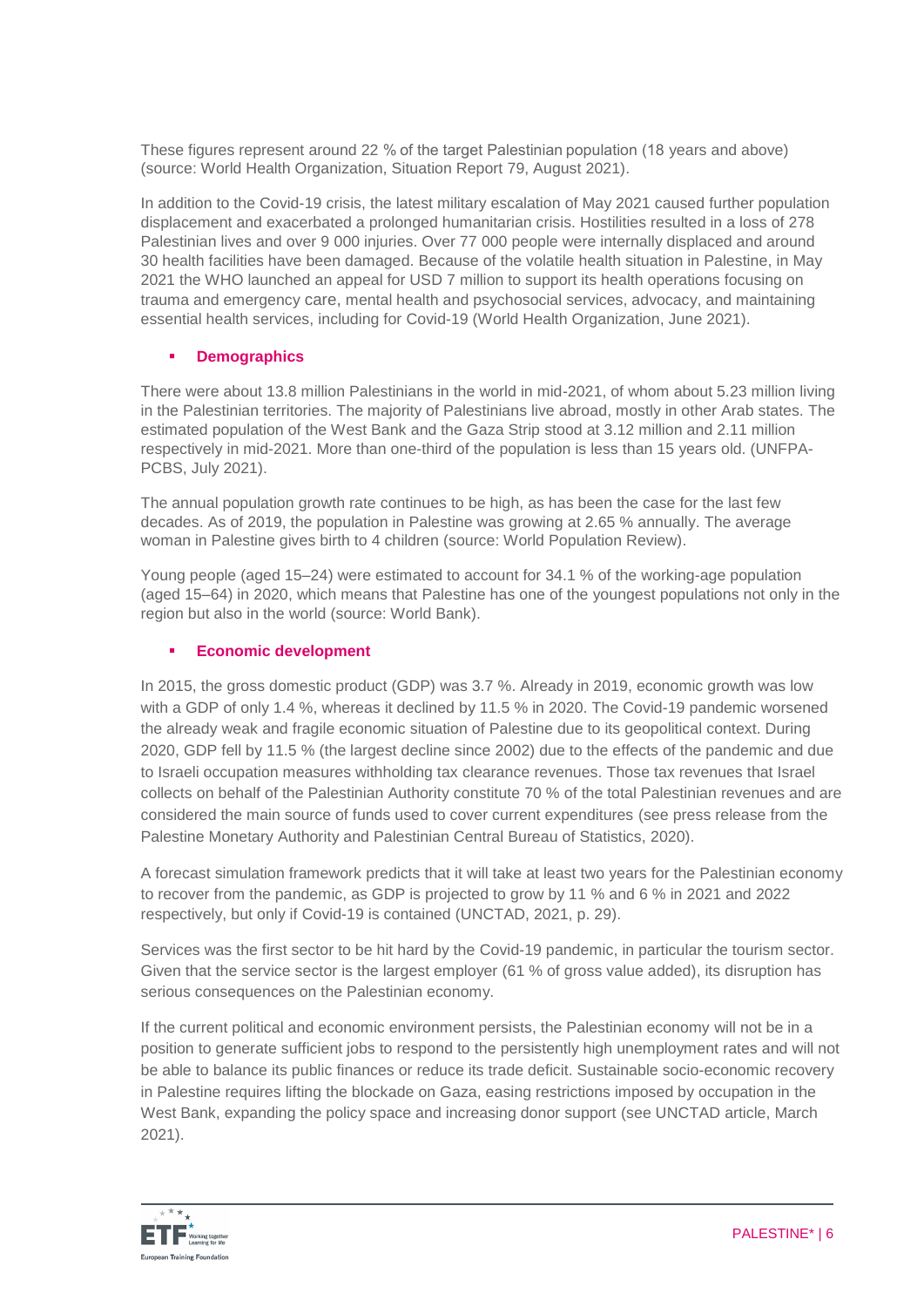### **Informal economy**

The informal economy and informal employment play a significant role in the Palestinian labour market. Various sources (including the ILO and World Bank) indicate that more than half of workers in Palestine are hired informally. Informal employment primarily affects the most vulnerable. It is exceptionally high for young workers, while workers with a semi-skilled or low-skilled profile have a high chance of being employed informally.

### **Remittances**

Remittance inflows to Palestine are a necessary source of foreign currency. According to the latest figures from the World Bank, in 2020 Palestine received USD 2 650 million in remittances, which was slightly less than in 2019 with a remittance inflow of USD 2 860 million (source: World Bank).

### **International support**

The European Union and the European development partners are the largest contributors of assistance to Palestine, covering all areas (West Bank, including East Jerusalem and Area C, and the Gaza Strip). The nature and volume of European development cooperation in Palestine is strongly linked to the geopolitical context and the EU's objectives with regards to the Middle East Peace Process.

In 2021, the European Union provided EUR 34 million in humanitarian funding for Palestinians in need, including funds to address emerging needs due to the coronavirus pandemic and the recent violence in Gaza. Since 2000, the EU has provided more than EUR 827 million in humanitarian funding for Palestine (EU factsheet, 2021).

After some years of financial crisis for the United Nations Relief and Works Agency for Palestine Refugees in the Near East (UNRWA), the US has announced in April 2021 a new injection of USD 150 million for human development and humanitarian aid assistance to Palestine refugees across the Middle East (see UNWRA news, April 2021).

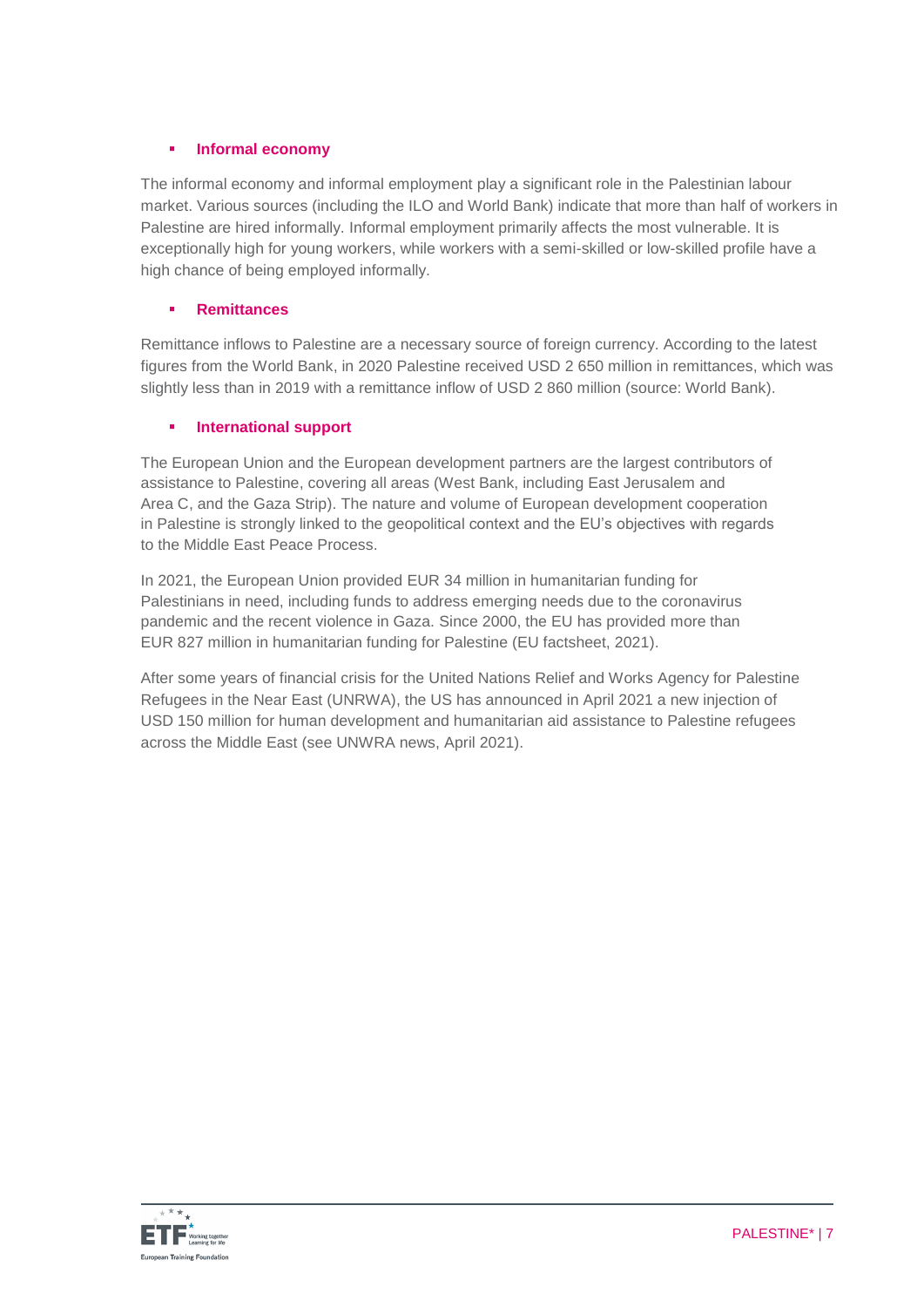# **2. EDUCATION AND TRAINING**

### 2.1 Trends and challenges

### **Education expenditure, access, participation and early leaving**

The UN's Education Cluster Strategy estimates that 416 000 people need humanitarian assistance in the field of education. The latest military escalations of May 2021 have damaged several schools in the Gaza Strip and worsened the already fragile education infrastructure. The acute humanitarian situation is exacerbated by the severe shortages in electricity, increased poverty and protection concerns. As a result, the financial requirement for the education sector of the Humanitarian Response Plan 2020 increased to USD 25.3 million needed for the year 2021 (United Nations, 2020). The financial requirement for the education sector expressed in the Humanitarian Response Plans for 2019 and 2020 was much lower, standing at USD 15 million and USD 15.3 million respectively (United Nations, 2018 and 2019).

Although 5.3 % of GDP was allocated to financing the education sector in 2017 (source: UNESCO), funding of education is heavily reliant on foreign aid. UNWRA is an important donor that is supporting the education sector for Palestinian refugees. As mentioned above, Palestine has faced a funding crisis as a result of cuts in foreign aid which had a negative effect on the education sector as a whole.

According to PCBS, in 2020, 47.9 % of the active population (aged 15+) have attained a low level of education, 15.3 % a medium level of education and 36.8 % a higher education degree (source: PCBS). Over the last five years, more people (from the active population aged 15 +) have attained a higher level education degree (31.5 % in 2015, compared to 36.8 % in 2020). Although higher educational attainments correspond to higher unemployment rates, young Palestinians do continue to prioritise higher education, especially women (79.5 % of which had a higher education degree in 2020). This phenomenon can be observed in many other Arabic countries. Evidence has shown that women who have higher levels of education than men have difficulties in finding a job, especially for those with high levels of educational attainment (ETF, 2021 b).

A drop of 5 % in early school leavers among young people aged 18–24 was observed over the past decade (from 35.4 % in 2010 to 30.3 % in 2020). The drop is due to female students, who have reduced their early dropout rate by almost 10 percentage points, resulting in fewer than one out of five young women (18.4 %) dropping out early (PCBS, 2020). The dropout rate for men is almost double of that of women.

Education in Palestine suffers from fragmented management. The Ministry of Education (MoE) and the Ministry of Higher Education and Scientific Research (MoHE) <sup>3</sup> are responsible for managing public schools, colleges and universities and have regulatory overview of those run by the private sector. Meanwhile, the VET arena (including non-formal vocational training) is home to an even more complex spectrum, with additional players such as centres affiliated to the Ministry of Labour (MoL), the Ministry of Social Development, the United Nations Relief and Works Agency for Palestine

<sup>3</sup> At regular intervals, these two ministries have been merged and separated again. Since April 2019, they have operated as two separate entities.



 $\overline{a}$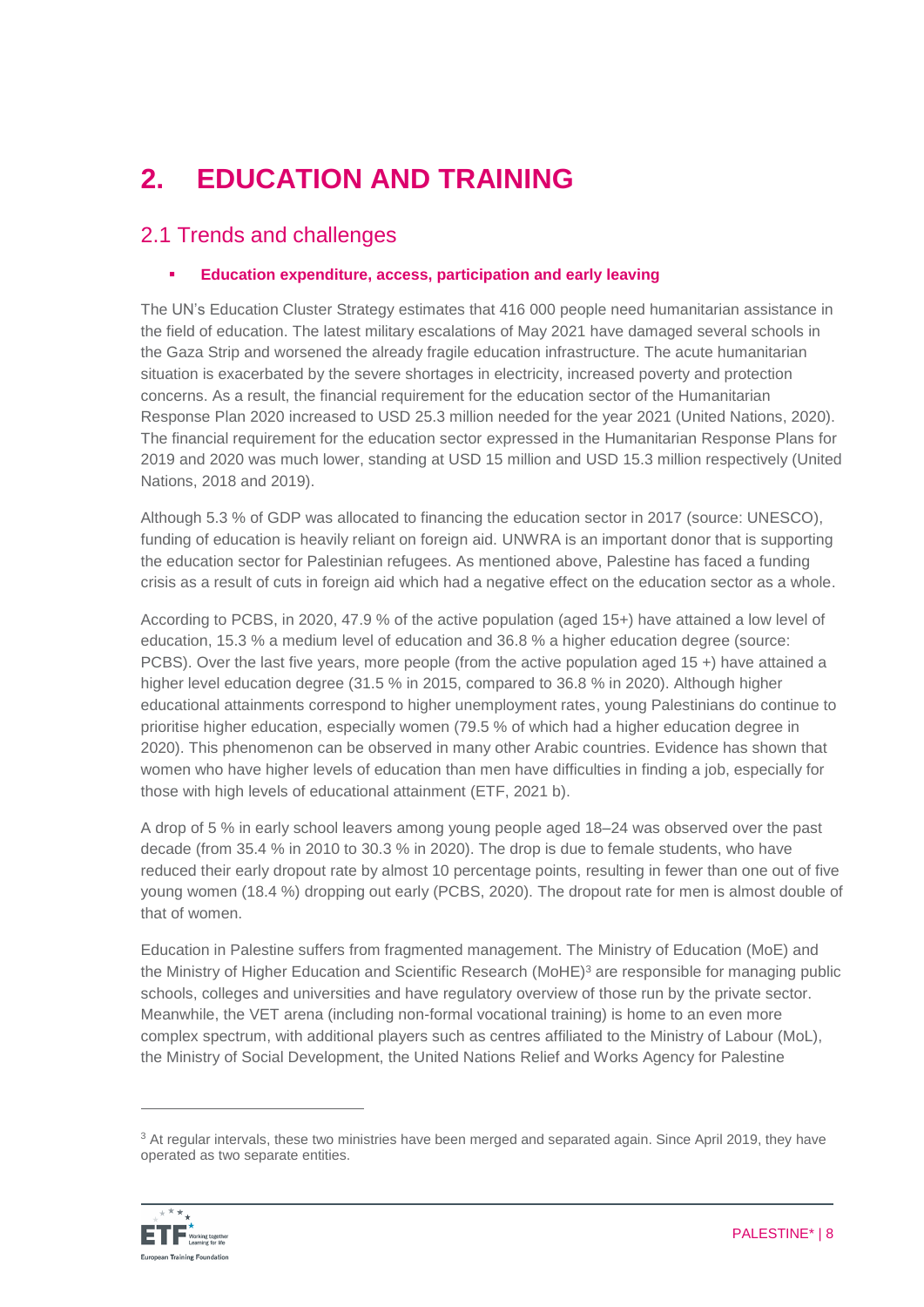Refugees in the Near East (UNRWA), civil society organisations (CSOs), including those that are faith-based, and private for-profit training providers.

The share of students in initial VET in Palestine has long been considered marginal. For many years, VET enrolment figures, which include only the number of students enrolled in the 11th grade of formal secondary vocational education (industrial, agricultural, hotel management, household economy), have hovered around 2 % to 3 %. According to the Annual Monitoring and Evaluation Report from the Ministry of Education (2018), the latest available figures for 2018 point to a share of 3.9 % of students in formal initial VET (secondary cycle, grade 11) and find a sharp gender divide (6.9 % for boys and merely 1.5 % for girls). This is an increase of 1 % compared to 2017 in the case of secondary vocational education (grade 11) (Ministry of Education, 2018).

Due to the fragmented VET system, it has always been a challenge to gain a complete picture of the system with administrative data such as enrolment figures. Based on calculations and data gathering carried out in 2019 in the framework of the national Torino Process assessment, a positive trend can be identified with a rise of roughly 15 % of student enrolment in the upper-secondary age cohort (aged 16–18) in all forms of formal and non-formal VET training programmes provided by different ministries. Overall, it can be concluded that enrolment figures are positive for all the VET tracks (ETF, 2021).

Keeping up this performance in terms of overall access to education will require even greater efforts, because the school-age population is expected to increase in the coming years as a result of demographic changes.

### **Young people not in employment nor education (NEETs)**

In 2020, 34.5 % of young Palestinians aged 15–24 were not in employment, education or training (NEETs); 30 % of NEETs are male and 39 % are female (PCBS, 2021). In the last five years, these figures have been stagnating despite all the support provided from the donor and civic society community. Continuous efforts are invested to reduce the high percentage of NEETs.

A new EU-funded programme entitled 'Youth Economic Empowerment in Palestine (YEP)' is being developed to enable young people not in employment or education to access decent employment opportunities and is intended to enhance their contribution to economic, social and public life. This new programme is planned to start in 2022.

### **Education during the COVID-19 pandemic**

The Ministry of Education (MoE) estimates that more than 1.43 million children, including primary and secondary students as well as preschool children, were locked down in their homes during the pandemic. The UN established a Covid-19 response plan for the education sector that focused on providing adequate information, providing access to free online platforms for home-based learning and implementing necessary hygiene measures in all schools to prevent the virus from spreading. A lot of attention was also given to the mental health and psychosocial well-being of students, parents and educators in the West bank and Gaza (Source: United Nations, 2020).

As in many countries of the world, the lack of equipment (computers, laptops, etc.), e-learning platforms and weak internet connection were the main obstacles hindering the continuation of the learning process. Weak digital skills among teachers and educators made it difficult to shift from faceto-face to online education. However, many good practices have emerged in online teaching and the donor community is continuing to offer digital skills training for teachers and educators.

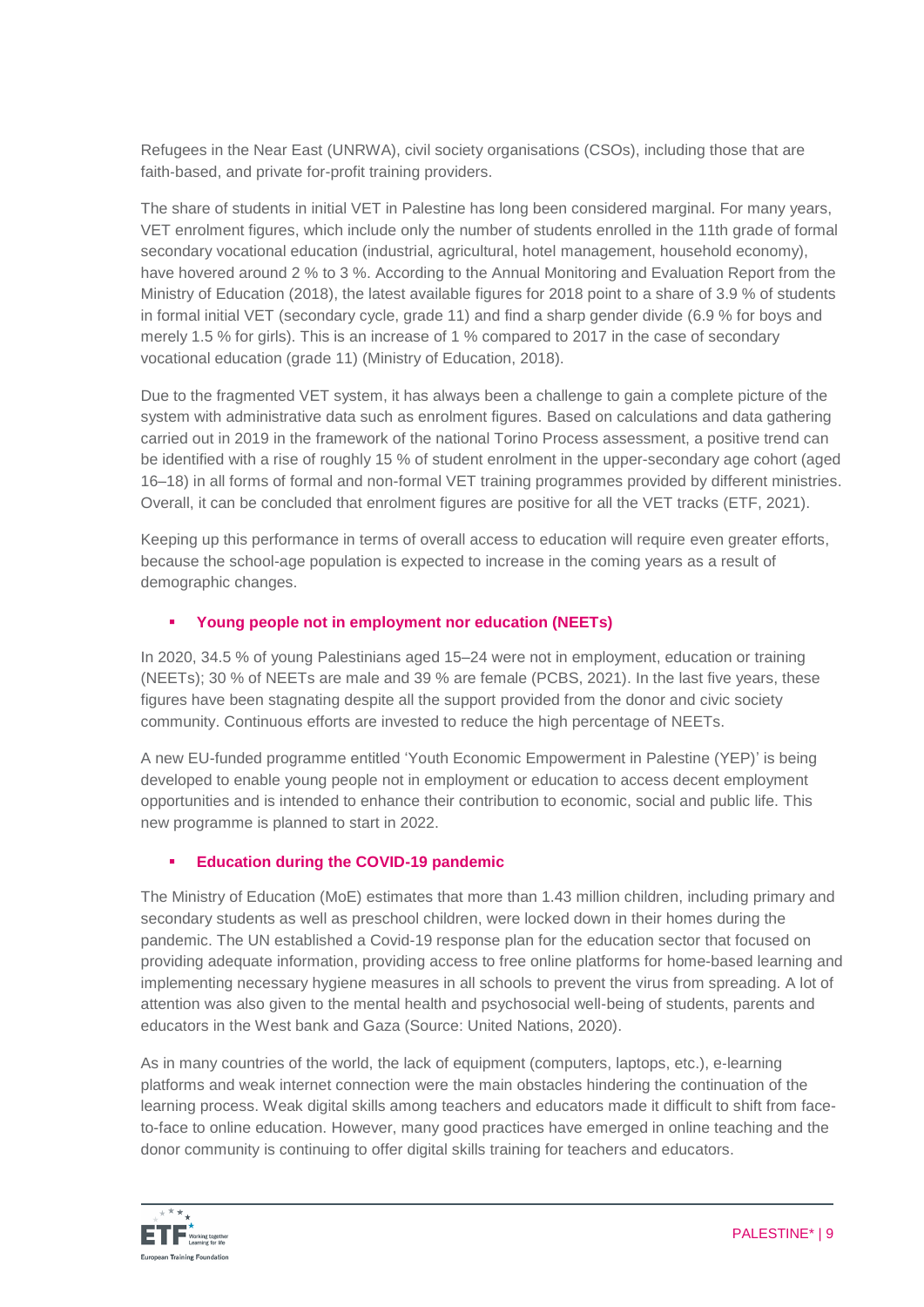### 2.2 VET policy and institutional setting

### **Strategic and legal framework for VET and adult learning**

From the National Policy Agenda for 2017–2022 (State of Palestine, 2016), it is clear that the Palestinian government is particularly aware of human capital development issues. One of the seven educational programmes in the plan focuses solely on TVET<sup>4</sup>, with the aim of preparing qualified graduates of vocational education programmes to enter university, working life and the labour market.

Sectoral strategies have been developed within the framework of this agenda and the UN Sustainable Development Goals 2020. The Education Sector Strategic Plan 2017–2022, developed by the former Ministry of Education and Higher Education (MoEHE), is considered to be the current strategic working document.

The first TVET strategy dates from 1999 and was revised in 2008 and 2010. Even though the current strategy has sound objectives and a detailed action plan that addresses legislation, financing, the relevance of skills to labour market needs, stakeholder engagement and qualifications frameworks, it has never been fully implemented. One of the cited reasons is the lack of a single governing entity for VET.

The National Strategy for Adult learning dates from 2013 and there is little information available that shows any new developments in this area at institutional level.

### **VET governance and financing arrangements**

As in many countries, VET governance is fragmented in Palestine. VET policymaking is in the hands of three main actors: the Ministry of Education (MoE), Ministry of Higher Education and Scientific Research (MoHE) and Ministry of Labour (MoL).

As mentioned above, the TVET strategy has never been fully implemented partially due to the lack of a single governance body. For decades, many attempts have been made to address the governance issue and different models were proposed and implemented (e.g. the Higher Council for TVET and Development Centre 2017). By the end of 2020, the draft law had received Cabinet approval and, in February 2021 the establishment of the TVET Commission was finally approved by the President (Presidential Law n°4). An executive director and a board of directors have been appointed. The commission is currently working on an action plan and will receive an operational budget in 2022 to start its activities. In principle, as of February 2022, all the TVET departments from the different ministries (Ministry of Education, Ministry of Higher Education and Scientific Research, Ministry of Labour, Ministry of Social Affairs and the Ministry of Transport) will be integrated under the umbrella of the TVET Commission. In addition, high-level representatives from the Chambers of Commerce, Trade Union association and the Nablus TVET University are key members of the new Commission.

According to the Monitoring and Evaluation Report of the Ministry of Education, the cost of a student in school education dropped to USD 933 in 2018 from USD 971 in 2017, whereas the education budget represented 20 % of the total budget of the Palestinian Authority in 2018. The education budget

<sup>4</sup> In Palestine, the term 'technical and vocational education and training' (TVET) is used, while the ETF prefers to use vocational education and training (VET). Throughout paper the term VET will be used unless referring to a specific unit, document or quote from Palestine that makes reference to TVET.



 $\overline{a}$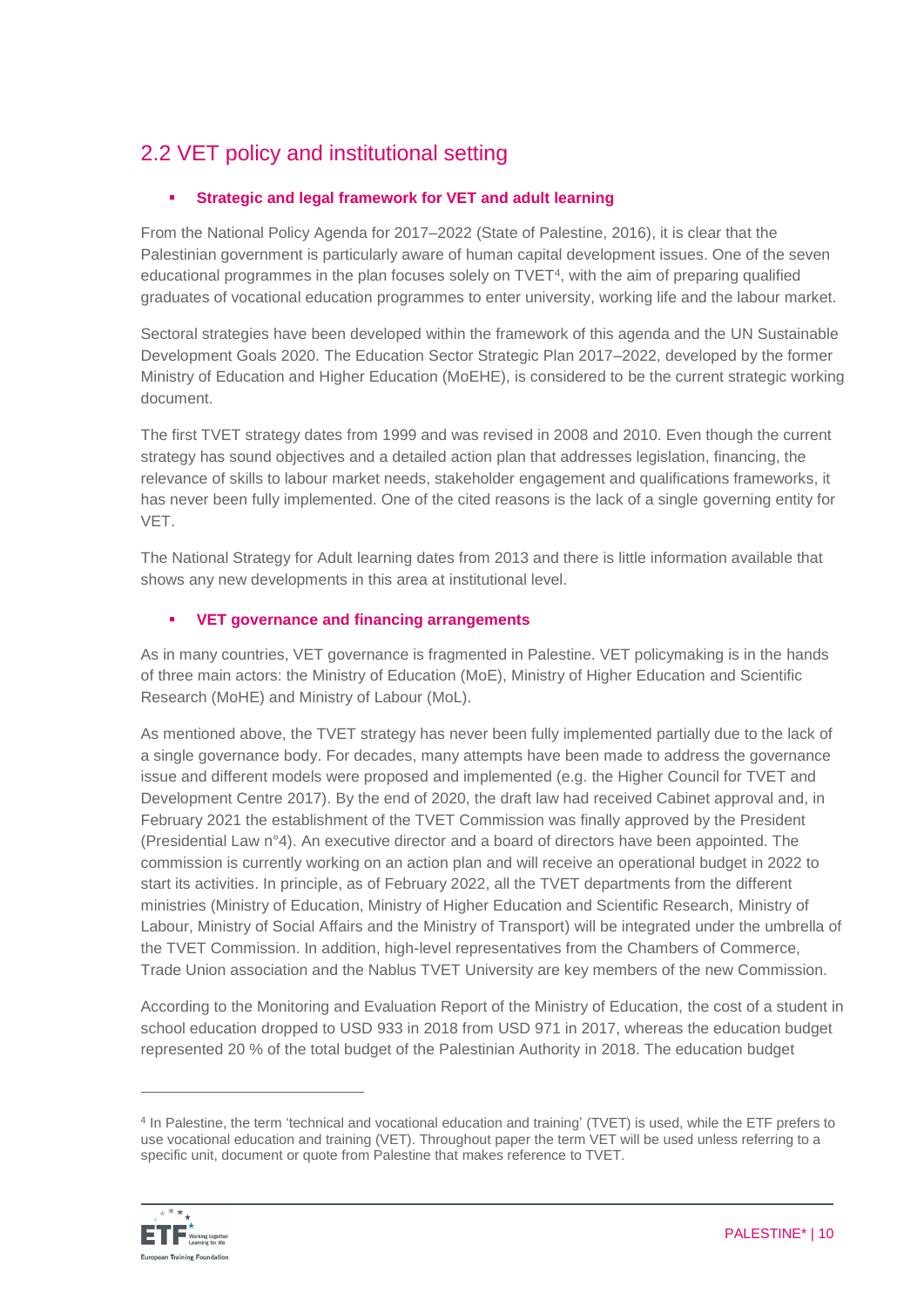decreased slightly in relation to 2017, when stood at 21 % of the total budget (Ministry of Education, 2018). The target for 2022 would be to increase the education budget to represent 27 % of the total budget. The reasons for this small decline are not explained in the monitoring and evaluation report.

There is no recent data available on government expenditure for the TVET sector as a whole.

A National Training Fund was first designed in 2013 but did not become operational.

In 2021, under the umbrella of ENABEL's project 'Skilled Young Palestine', a blueprint to establish a new Skills Development Fund is being drafted and discussions are ongoing between all key stakeholders. The Skills Development Fund will become the primary financial pillar providing sustainable financing and technical support for skills development for the whole country. With the approval of the new TVET Commission earlier this year and the strong involvement of the private sector in the design phase of the Fund, expectations are high that the Skills Development Fund will become a reality in the near future.

### **Quality and quality assurance**

A National Qualification Framework (NQF) working group developed a draft NQF in 2010, based on the Arab Standard Occupational Classification (AOC) system, but the Cabinet did not approve it. No law on a Palestinian NQF has been adopted yet. Regarding the accreditation, it is the Accreditation and Quality Assurance Committee (AQAC) that licenses higher education institutions and colleges and accredits their programmes. For VET institutions, the Ministries of Education and Labour are in charge of accrediting and licensing VET institutions and the adoption of their programmes. However, qualification standards are not systematically applied, nor are assessment and certification standards in order to quality-assure qualifications and their assessment and award (ETF, 2021 c).

#### **Work-based learning arrangements**

The ministries of education and labour are convinced of the importance and impact that work-based learning (WBL) has on the employability of young people. In recent years, GIZ, ENABEL and the World bank have been supporting the country to integrate WBL at different levels of education in Palestine.

A national WBL strategy was developed in 2018 which outlines WBL definitions and models that include: Traineeship - Internship - First job experience - Apprenticeship school-based - Apprenticeship company-based - Informal apprenticeship (not TVET).

Because of the fragmented VET system, different models of WBL have been implemented at different levels in VET. More efforts are needed to further streamline and implement WBL across the whole VET system.

WBL is expensive and it is clear that additional funding is needed to further implement and fine tune the WBL model. The national Skills Development Fund that is currently being developed could provide support in this respect. Based on a recent internal GIZ report on WBL, one of the main constraints is the limited number of medium-sized enterprises that are well placed to implement WBL. Many micro and small companies will need to come on board through the provision of incentives and extra support.

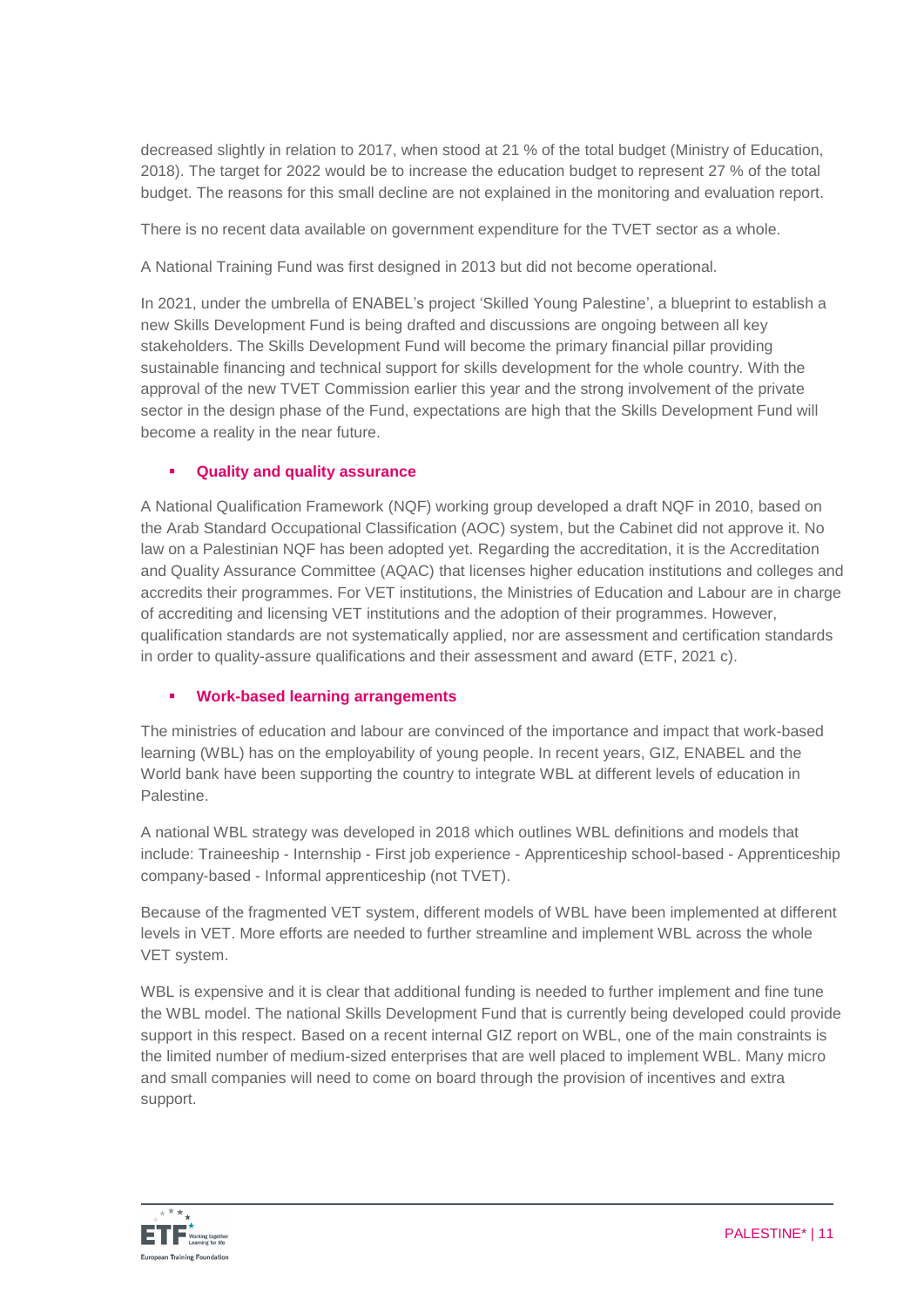The WBL legal framework and bylaws need to be reviewed, based on the TVET law and new governance structure. In addition, it should be compatible with the higher education bylaws.

#### **Digital education and skills**

Within the framework of the UN's Education Cluster, a 'Distance Learning Taskforce' was established with the outbreak of the pandemic in 2020. The taskforce is led by UNESCO and the Ministry of Education and lays the groundwork for the development of innovative distance learning solutions to ensure inclusive and equitable high-quality education. The taskforce started to develop a blended learning strategy for Palestine.

There is a strong need for a digital skills strategy, especially in the case of Palestine where student mobility is difficult in some regions due to the Israeli occupation and where face-to-face teaching is interrupted because of military escalation, as was the case in May 2021 in Gaza and East-Jerusalem.

### **Donor support to education and VET for young people and adults**

There are numerous donors supporting education and VET, such as UNESCO, UNICEF and UNWRA. The latter remains a key partner in supporting education for millions of Palestinian refugees worldwide. The main donors are the EU through the joint strategy; in particular ENABEL (Belgium) and GIZ (Germany) are among the main supporters of the VET sector. Finland, Ireland, France, Norway and Canada are also supporting the education and VET sector.

A new European Joint Strategy 2021-2024 entitled 'Towards a democratic, accountable and sustainable Palestinian State' is being developed. The third pillar of the strategy is about providing sustainable service delivery which includes three sectors: education, health and social protection. European development partners are working together with the Ministry of Education and UNRWA to offer safe, gender responsive, inclusive and equitable access to high-quality education for all boys and girls in the West Bank, including East Jerusalem and the Gaza Strip.

Most of the support to VET is covered within wider economic empowerment projects that are linking VET with the labour market, such as Enabel's Skilled Young Palestine (SYP) project and the EU's upcoming project 'Youth Economic Empowerment' (YEP).

There are only a few ongoing projects that are aiming at VET specifically:

'Strengthening a demand-oriented Vocational Education and Training (DoTVET)' (2021-2024), financed by the German Federal Ministry for Economic Cooperation and Development (BMZ) and the Norwegian Agency for Development Cooperation (NORAD). DoTVET focuses on capacity development for TVET personnel and in-company trainers, cooperation between schools and workplaces as learning spaces and raising the attractiveness of TVET programmes.

GRIT Project: Gender-Responsive and Inclusive Technical and Vocational Education and Training in the West Bank (2019-2024), financed by Global Affairs Canada and implemented by the Lutheran World Federation. The focus is on integrating more women and women with disabilities in VET.

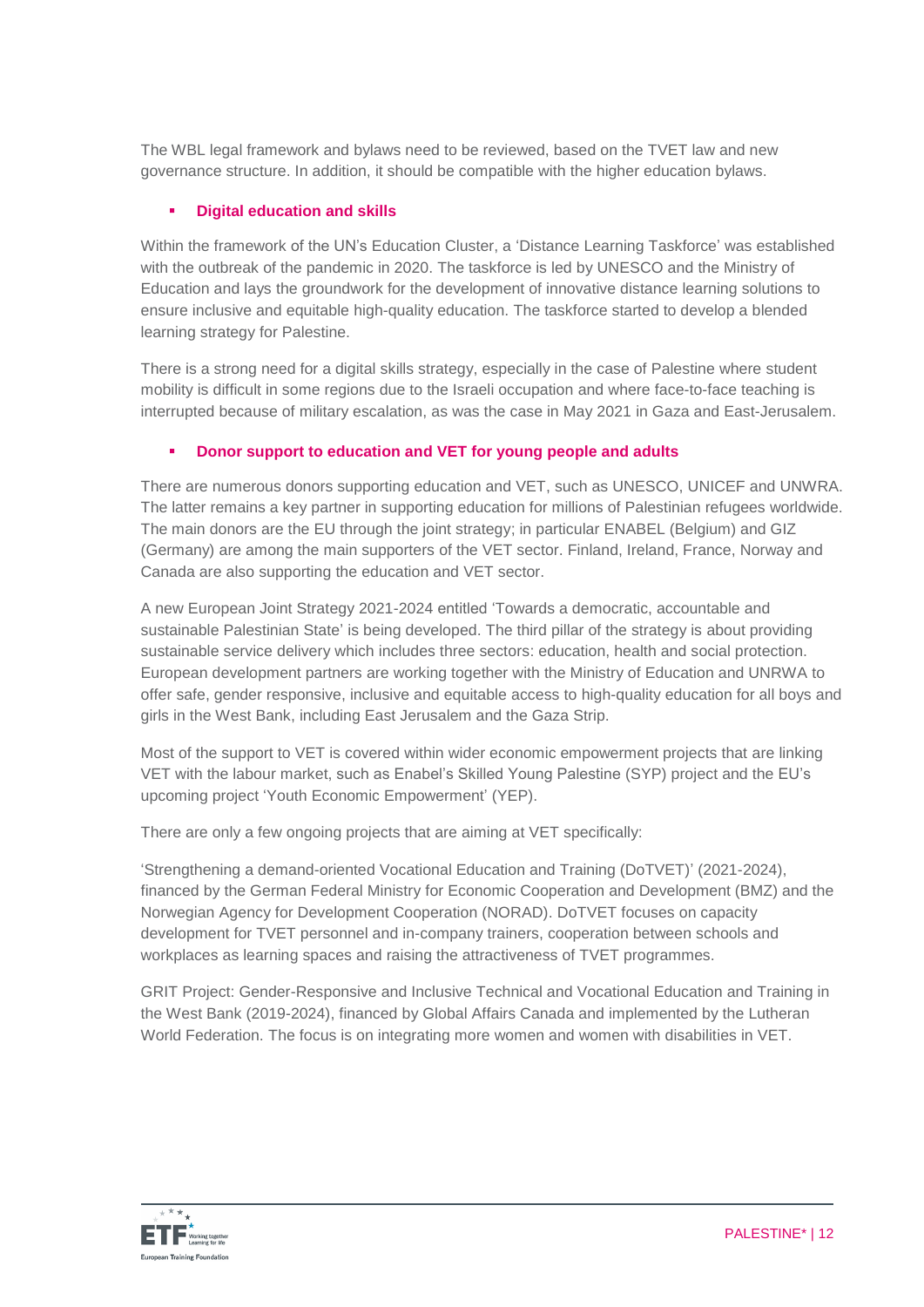# **3. LABOUR MARKET AND EMPLOYMENT**

### 3.1 Trends and challenges

### **Labour market and employment challenges in general**

As a result of Palestine's specific historical, political and economic situation, its labour market is highly segmented, not only by age and gender, but also geographically and administratively. The geographic and administrative separation between the West Bank, Gaza Strip and Israel is very pronounced and creates a major obstacle to growth. Each area operates with its own labour market characteristics, labour demand and wage levels. Compared to the West Bank, the Gaza Strip performs clearly worse for all measurable labour market indicators, with higher unemployment, lower activity and employment rates, lower wages and a smaller private sector. Moreover, the differences between the situations of Palestinians in the domestic labour market and those working in Israel are even more prominent.

This challenging macroeconomic context seriously affects labour market outcomes. Between 2000 and 2016 the working-age population in Palestine increased by 83 % to almost 2.93 million, or about 61 % of the total Palestinian population. However, the working-age population remains largely inactive, particularly in the case of women and young people (ILO, 2018).

The labour force survey (LFS) is clear: inactivity is predominant in Palestine, with only 40.9 % of the population aged 15 years or above actively participating (source: PCBS, 2020). There is, however, a huge discrepancy by gender. The labour force participation rate (population aged 15+) for men stands at 65.1 %, but it is only 16.1 % for women, which is low even by regional standards. Over a period of 10 years, the situation did not change drastically: in 2010 the activity rate (age 15+) for men was 67 % and 14,8 % for women. Major structural obstacles hinder women's entry into the formal labour force. These include a lack of policies that promote the hiring of women, a weak manufacturing sector, high unemployment rates for men, negative cultural attitudes and unfavourable societal views regarding women working outside the home, limited childcare opportunities and traditional gender divisions of labour (ETF, 2021 a).

Unemployment figures are high, especially among young people and women, with big discrepancies between Gaza and the West Bank.

When addressing the labour market situation in Palestine, one cannot neglect the growing number of Palestinians working in Israel and the settlements. According to the ILO, this concerns 127 000 Palestinians, two thirds of which in the country's booming construction sector (ILO, 2019). Some of them work illegally, informally or using illegally purchased work permits. The lack of jobs and potentially higher salaries are the main reasons for such a high outflow. Palestinians working in Israel or in the settlements are heavily affected by the political situation. In crisis periods, such as Covid-19 and military interventions, physical access to Israel is restricted and makes it impossible for Palestinians to work and to earn an income.

The majority of future jobs for the Palestinians will need to come from the private sector, but as long as the country is living under occupation, the private sector will not be able to fully flourish. Different factors (such as limitations on movement, lack of control over borders, volatile customs agreements and unpredictable tariffs) are discouraging factors for foreign investors. Foreign direct investment in

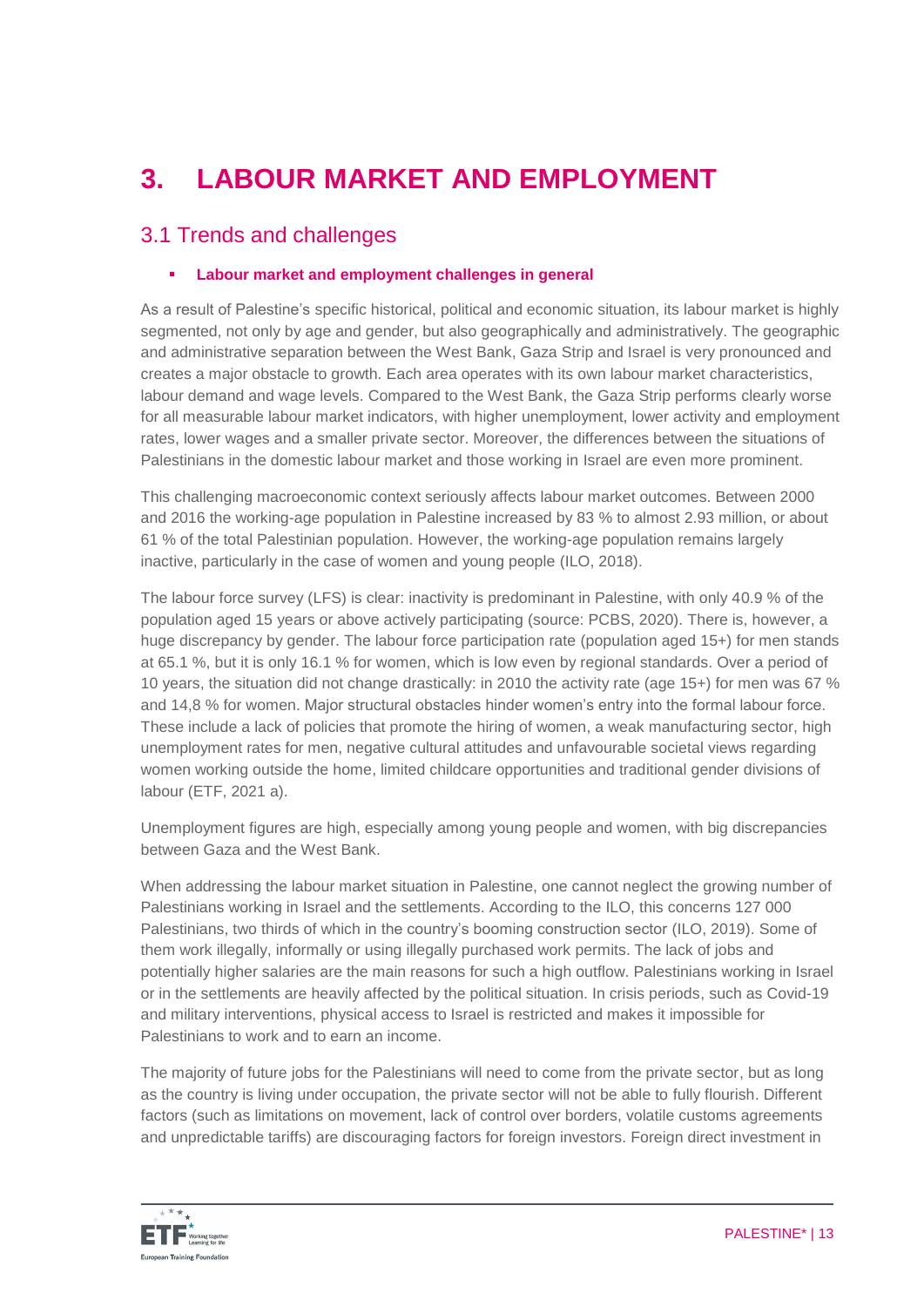Palestine has hovered at a low rate of 1–2 % of GDP over the past decade, standing at 1.8 % in 2018 (source: IMF).

### **Employment**

Based on PCBS labour force survey data, the distribution of employment across economic sectors has changed significantly over the past decade. While 11.8 % of Palestinians workers were still employed in the agricultural sector in 2010, this share fell by almost a half to 6.4 % in 2020 (PCBS).

Most Palestinians workers were employed in the service sector (63.8 %), while 29.9 % were employed in the industry and construction sector in 2020 (PCBS).

While the share of value added from the agricultural sector declined from 9 % in 2010 to 7.1 % in 2019, the share of value added from the industry sector stagnated in the last decade and that of the services sector increased from 57.7 % in 2010 to 61.1 % in 2019 (World bank).

The Palestinian economy is dominated by small firms and has a high level of self-employment, namely 27.7 % in 2020 (PCBS). Entrepreneurship is seen as a possible solution for unemployment, but it would need an enabling business environment and investment to develop entrepreneurial capacities.

The tourism sector is the hardest hit sector and its recovery from the pandemic will be slower than that of other sectors. Before the pandemic, the sector directly accounted for 4 % of the employed workforce and, in recent years, its contribution to the economy had been rising fast. During the first half of 2019, the sector registered a 21 % and 40 % increase in hotel guests compared with the corresponding periods in 2018 and 2017, respectively (UNCTAD 2020, p. 11).

### **Unemployment**

As mentioned above, unemployment figures are high in Palestine and, compared to unemployment figures in 2015, the situation is deteriorating. In 2020, the overall unemployment rate for Palestine (for the population aged 15+) stood at 25.9 %, compared to 23 % in 2015.

The unemployment figures vary significantly when broken down further: there are large discrepancies by gender (22.5 % for men and 40.1 % for women), by region (15.7 % in the West Bank and 46.6 % in Gaza) and by age (73.8 % in the 15-24 age group compared to 45.1 % in the 25-49 age group) (PCBS Labour Force Survey 2020).

A big challenge for Palestine is the fight against high youth unemployment (42.1 % in 2020 among those aged 15–24), reaching the dramatic figure of 70 % among young women. The most recent available data shows that the situation in the Gaza Strip is particularly worrying, with a youth unemployment rate (aged 15–24 years) of 71.6 % (71.6 % for men and 92 % for women) in 2020. This means that, in Gaza, two-thirds of young people have no income and almost all young women are unemployed. In the West Bank, the youth unemployment rate (aged 15–24 years) is 28.1 %, namely 23.6 % for men and 54 % for women (PCBS Labour Force Survey 2020).

### **Statistical data collection and labour market information**

The Palestinian Labour Market Information System (LMIS) operates under the umbrella of the Ministry of Labour. The LMIS should, in principle, be kept updated by the MoL, but owing to a lack of resources and capacities this is not happening. It is mainly the PCBS that disseminates labour market and labour force information.

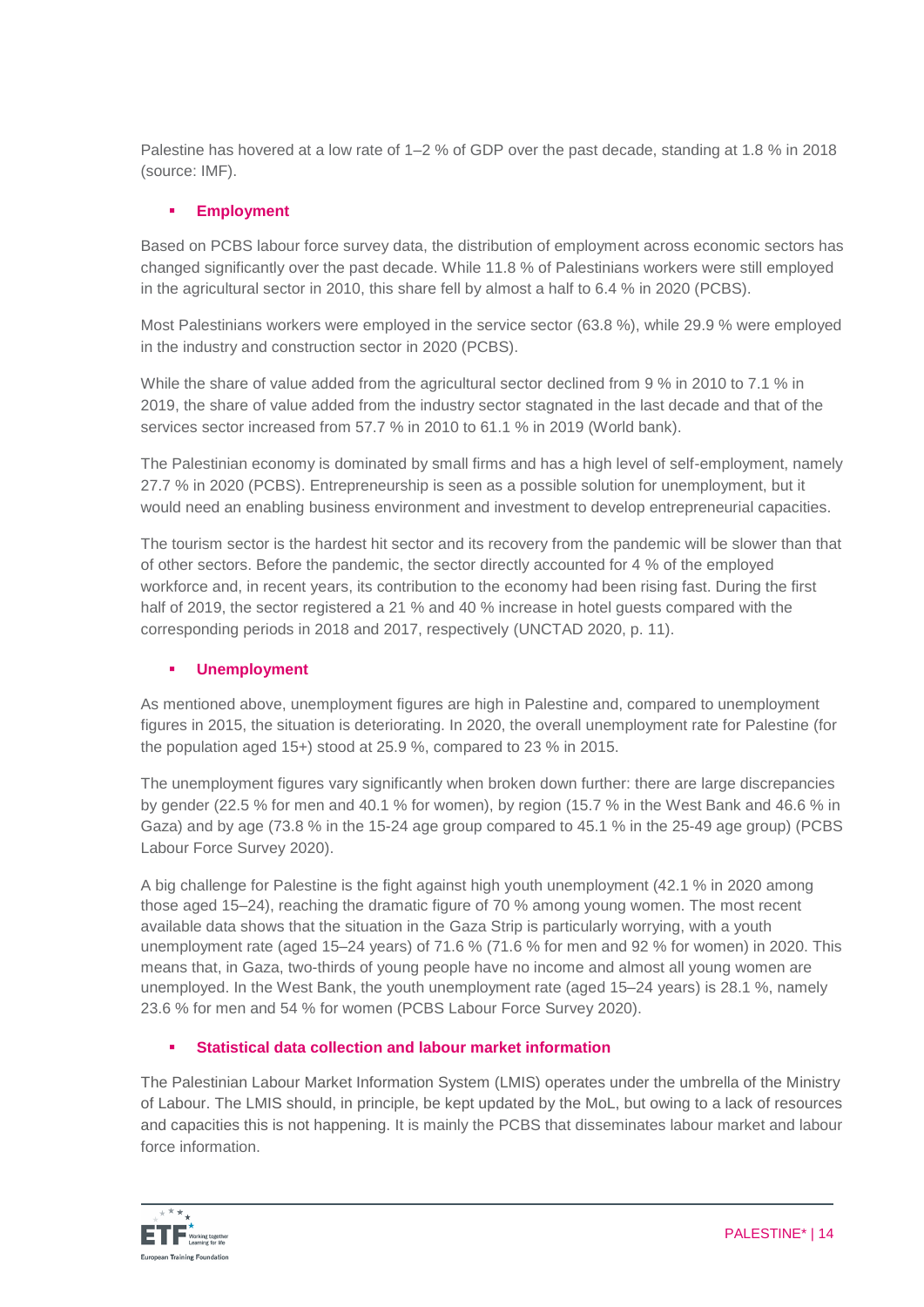Labour market data is gathered from two main sources: labour force surveys carried out every six months by the PCBS, and information gathered through the one-stop shops. In addition, other organisations and research centres, such as ILO, Paltrade and the Palestinian Economic Policy Research Institute (MAS) carry out labour market studies to identify trends and analyse skill needs.

### **Poverty**

Three out of ten Palestinians live in deep poverty<sup>5</sup>. The poverty rate increased from 25.8  $%$  in 2011 to 29.2 % in 2017. Gaza is mostly affected, where 53 % of the population lives below the poverty line. The rising unemployment levels, declining donor support and falling per-capita GDP indicate that the poverty crisis has only become worse since 2017 in both the West Bank and Gaza (UNCTAD, 2020, p. 7-8).

### 3.2 Employment policy and institutional setting

### **Strategy and legal framework in the employment policy field**

Palestine has the following strategies in place in the area of labour market and employment:

*Labour Sector Strategy of 2020-2022 '*The road to decent work and employment opportunities improvement'. The strategy specifies five goals that are very relevant for the skills and employment development of the Palestinians, such as: promoting self-employment, skilling and upskilling people in line with the needs of the labour market, improving the tri-partite relationships regarding decent work and social protection of workers and supporting networking amongst organisations.

*National Employment Strategy of 2021-***2025** to achieve full, productive and freely chosen employment for jobseekers, particularly youth and women. The strategy places employment at the heart of socioeconomic development, viewing employment and decent work as a key focus to achieve stability, address the adverse consequences of the Covid-19 pandemic on the Palestinian labour market, and respond to threats posed by the ongoing Israeli occupation.

*National Strategy for Entrepreneurship and Empowerment Sector of 2020-2022***,** including all individual and collective initiatives that are based on commercial foundations and seek to achieve economic growth or societal development. The strategy aims to support development and establishment of SMEs and start-ups in priority sectors, focusing on agriculture, industry and tourism.

*The second Palestinian Decent Work Programme 2018-2022*, provides a framework of collaboration between the Palestinian government and social partners on various aspects related to the three pillars of the Decent Work Agenda and the ILO Declaration on Fundamental Principles and Rights at Work with technical and financial assistance from the ILO.

### **Initiatives to boost employment**

Initiatives to boost employment and active labour market policies (ALMP) are provided by a wide range of national stakeholders: Palestinian Public Employment Service; Palestinian Fund for

<sup>5</sup> Poverty is defined by PCBS according to monthly consumption patterns. The poverty line is estimated on the basis of covering basic household needs (shelter, clothing and food) as well as health care, education, transportation, personal care, and housekeeping supplies. Deep poverty is defined as households 'unable to meet the minimum required basic needs for food, clothing and housing'. Poverty lines have been adjusted to reflect the varying consumption of families based on household size and number of children (PCBS 2020).



 $\overline{a}$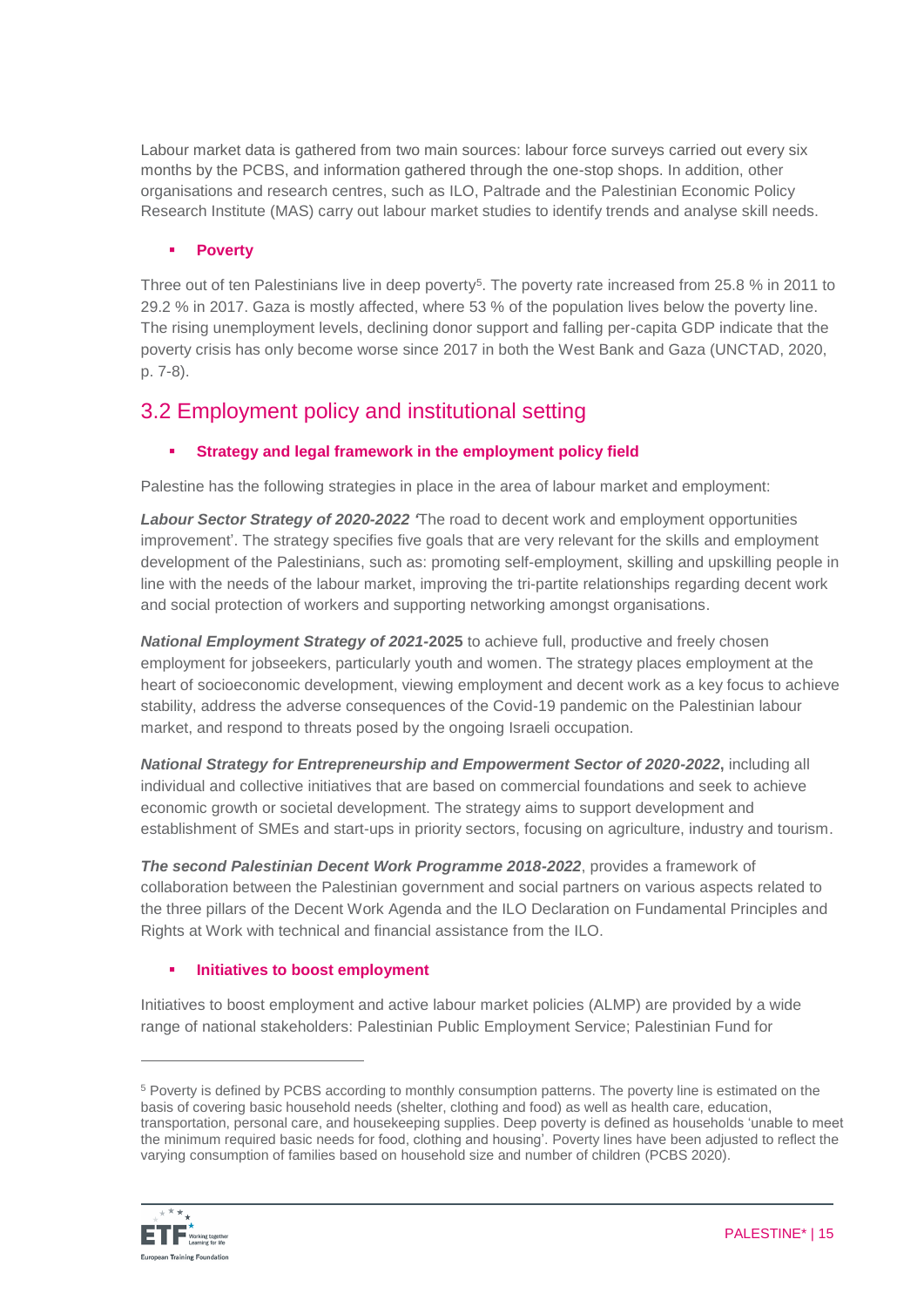Employment and Social Protection for Workers (PFESP); Employment Offices; One-Stop Shops and Local Education and Training Councils. However, there is still a lack of an adequate and comprehensive employment service system in Palestine. The Labour Sector Strategy 2020-2022 aims to improve the employment services and to reinforce the role of the Palestinian Fund for Employment and Social Protection for Workers (PFESP) which is the national umbrella institution for all employment, job creation and entrepreneurship development programmes implemented in Palestine.

UNRWA and various Palestinian civil society organisations and associations (such as the Welfare Association, the Sharek Youth Forum, the Centre for Youth Economic Empowerment and the Education for Employment Fund) also provide ALMPs through programmes that focus on enhancing the employability of young people through training, coaching and mentoring. Those programmes, implemented by different organisations or funded by different donors, often have similar goals and are not always coordinated. As much of the donor aid flows through non-governmental organisations (NGOs) and community-based organisations (CBOs), they still seem the most important players in providing social and employment services.

In the future. joint efforts between GIZ and ENABEL will be made towards developing a 'First Employment Facility' that would help VET and university graduates to find their way to employment by getting a first job experience through a matching platform and internships. This will be done in close cooperation with the Palestinian Fund for Employment and Social Protection for Workers (PFESP).

There is a need to further invest in business development services and to promote youth entrepreneurship. This includes access to finance and investments, in particular in priority sectors with the aim to restructure the Palestinian economy and rejuvenate the agriculture, industry and tourism sectors (ETF, 2020).

Entrepreneurship is seen as a possible solution for unemployment, but it would need an enabling environment and investment to develop entrepreneurial capacities. Self-employment accounted for 27.7 % of total employment in 2020, while it stood at 32.4 % in 2010 (PCBS).

### **Donor support to the employment policy field**

The following ongoing projects are aimed at improving the employability of Palestinians, in particular women and young people. The main stakeholder in those programmes is the Ministry of Labour.

The upcoming EU programme entitled *'Palestinian Youth Empowerment Programme' (*EUR 5 million financed under the European Neighbourhood Instrument) will be implemented and co-financed by Enabel. The objective of the programme is to better equip young women and men to access inclusive and decent employment opportunities.

The *'Programme for Access to the Labour Market (PALM)',* implemented and financed by GIZ, aims at providing job seekers with better quality employment services (e.g. job counselling, placement, short term qualification, self-employment orientation, entrepreneurship counselling) with the objective of finding employment within 6 months after having received the employment services. At the same time, the programme also helps companies to benefit from consulting services addressing recruitment, marketing and planning practices.

*'SYP - Skilled Young Palestine: Improving Resilience and Job opportunities for Youth'* is financed and implemented by ENABEL. It aims to support Palestinian youth (aged between 16 and 29 years) in gaining economic autonomy and building resilience through improving transition to employment and self-employment.

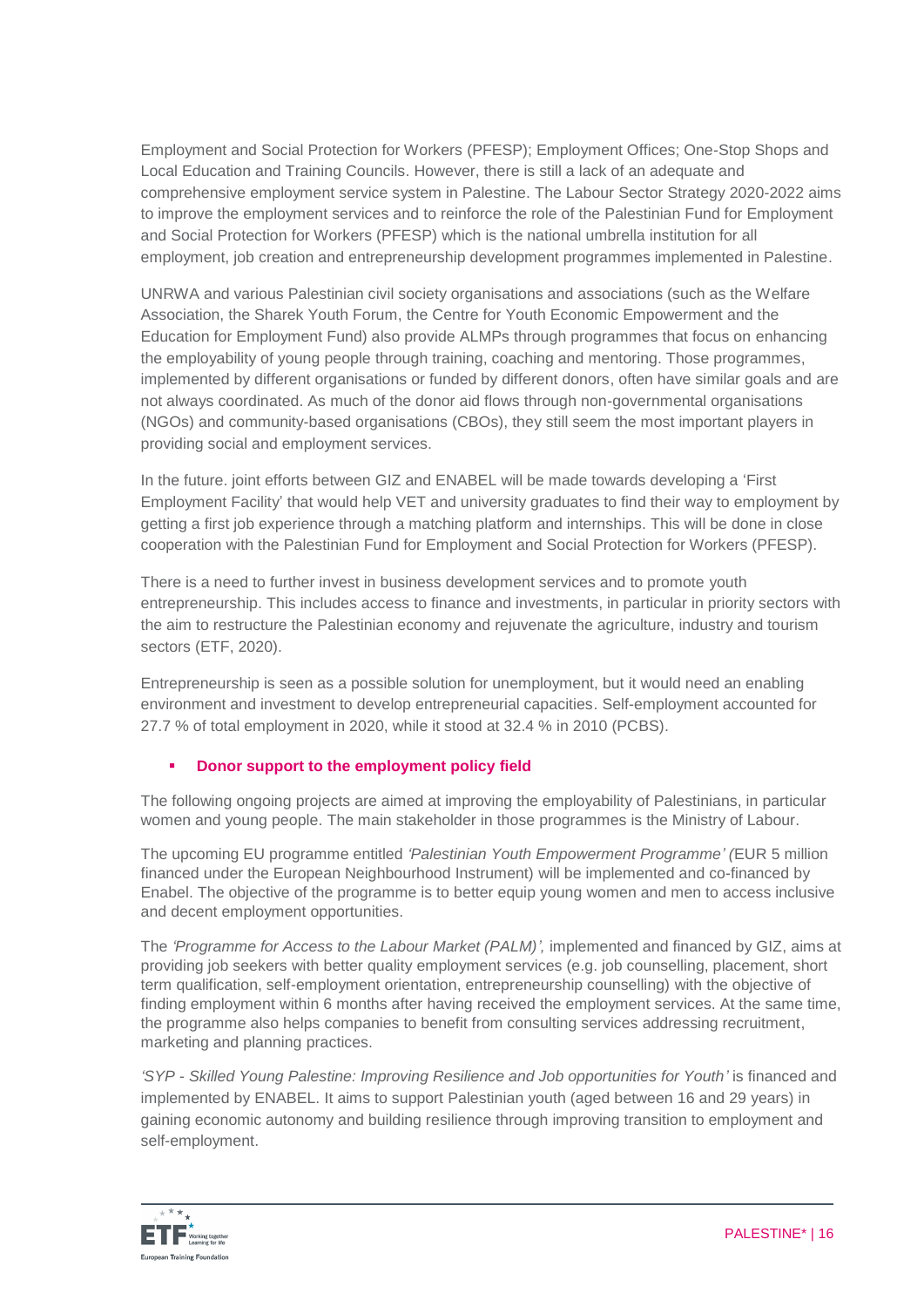For further information, please contact Kristien Van den Eynde, European Training Foundation, email: kristien.van-den-eynde@etf.europa.eu

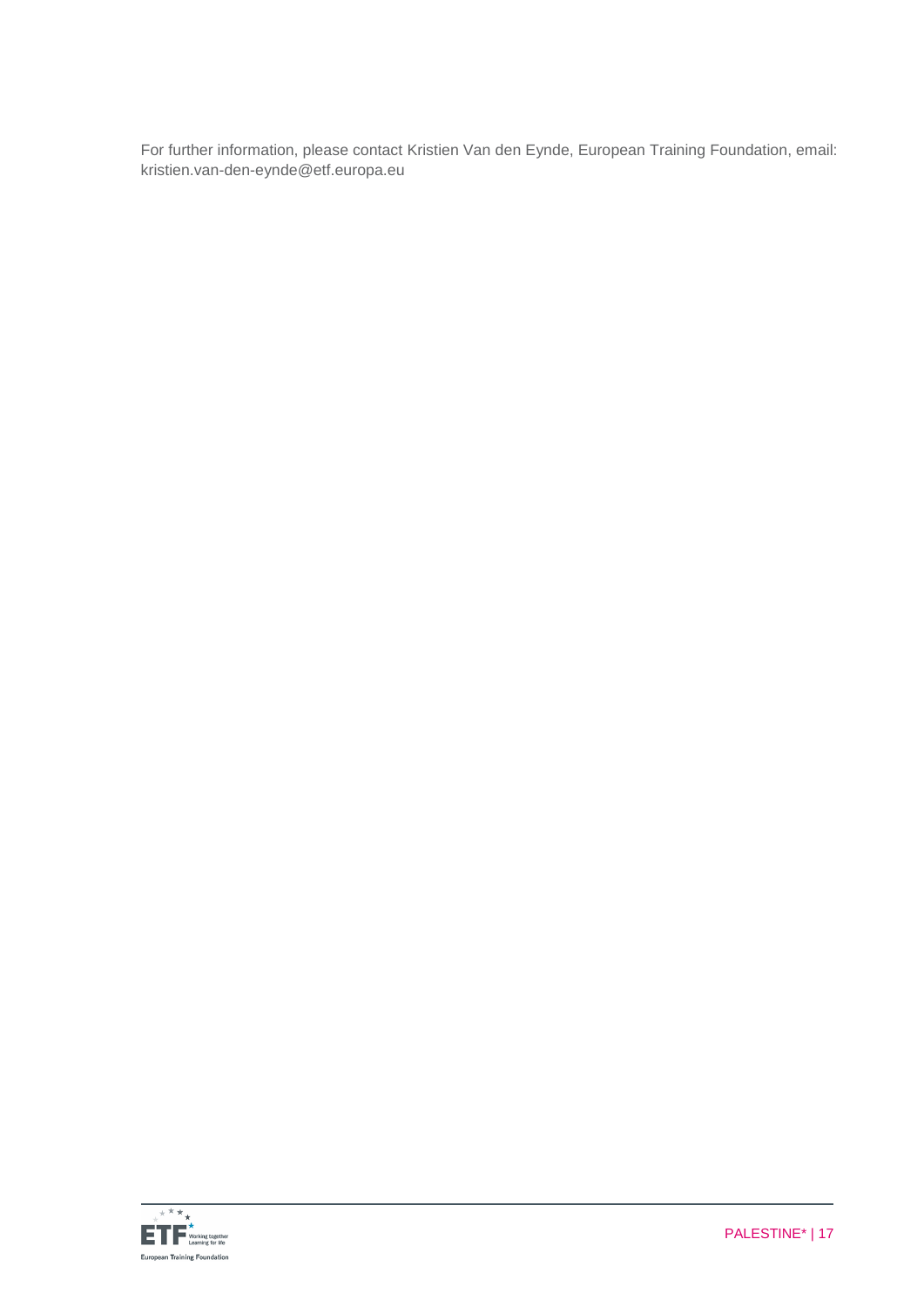### **STATISTICAL ANNEX, REFERENCES, ACRONYMS-PALESTINE**

The annex includes annual data from 2010, 2015, 2019 and 2020 or the last available year.

|                 | <b>Indicator</b>                                                                                      |                                | 2010   | 2015    | 2019           | 2020    |
|-----------------|-------------------------------------------------------------------------------------------------------|--------------------------------|--------|---------|----------------|---------|
| $\mathbf{1}$    | Total Population ('000) <sup>(1)</sup>                                                                |                                | 3786.2 | 4 270.1 | 4 685.3        | 4 803.3 |
| $\overline{2}$  | Relative size of youth population (age<br>group 15-24 and age in the denominator<br>$15-64, %$ (1)(2) |                                | 39.4   | 38.1    | 34.9           | 34.1    |
| 3               | GDP growth rate (%)                                                                                   |                                | 5.8    | 3.7     | 1.4            | $-11.5$ |
| $\overline{4}$  | GDP by sector (%)                                                                                     | Agriculture<br>added value     | 9.0    | 7.4     | 7.1            | M.D.    |
|                 |                                                                                                       | Industry<br>added value        | 18.6   | 16.4    | 18.4           | M.D.    |
|                 |                                                                                                       | <b>Services</b><br>added value | 57.7   | 61.7    | 61.1           | M.D.    |
| 5               | Public expenditure on education (as % of<br>GDP)                                                      |                                | 6.7    | 5.1     | 5.3(2017)      | M.D.    |
| 6               | Public expenditure on education (as % of<br>total public expenditure)                                 |                                | 17.8   | 15.5    | 16.1<br>(2017) | M.D.    |
| $\overline{7}$  | Adult literacy (%)                                                                                    |                                | 94.7   | 96.5    | 97.4           | M.D.    |
| 8               | Educational attainment of<br>adult population (aged                                                   | Low                            | 57.2   | 53.7    | 49.6           | 47.9    |
|                 | 25-64 or 15+) $(%)^{(3)}$                                                                             | <b>Medium</b>                  | 14.5   | 14.8    | 15.2           | 15.6    |
|                 |                                                                                                       | High                           | 28.4   | 31.5    | 35.2           | 36.8    |
| 9               | Early leavers from<br>education and training                                                          | Total                          | 35.4   | 31.4    | 30.3           | 30.3    |
|                 | (aged 18-24) (%)                                                                                      | Male                           | 41.4   | 39.6    | 40.2           | 39.4    |
|                 |                                                                                                       | Female                         | 28.1   | 20.8    | 17.8           | 18.4    |
| 10 <sup>°</sup> | Gross enrolment rates in upper<br>secondary education (ISCED level 3) (%)                             |                                | 77.9   | 68.0    | 78.1           | M.D.    |
| 11              | Share of VET students in upper<br>secondary education (ISCED level 3) (%)                             |                                | 6.1    | 2.0     | 3.0            | M.D.    |
| 12 <sub>2</sub> | Tertiary education attainment (aged 30-<br>$34)$ (%)                                                  |                                | 20.4   | 28.4    | M.D.           | M.D.    |
| 13              | Participation in                                                                                      | Total                          | N.A.   | N.A.    | N.A.           | N.A.    |
|                 | training/lifelong learning<br>(aged 25-64) (%)                                                        | Male                           | N.A.   | N.A.    | N.A.           | N.A.    |
|                 |                                                                                                       | Female                         | N.A.   | N.A.    | N.A.           | N.A.    |
| 14              |                                                                                                       | Reading                        | N.A.   | N.A.    | N.A.           | N.A.    |

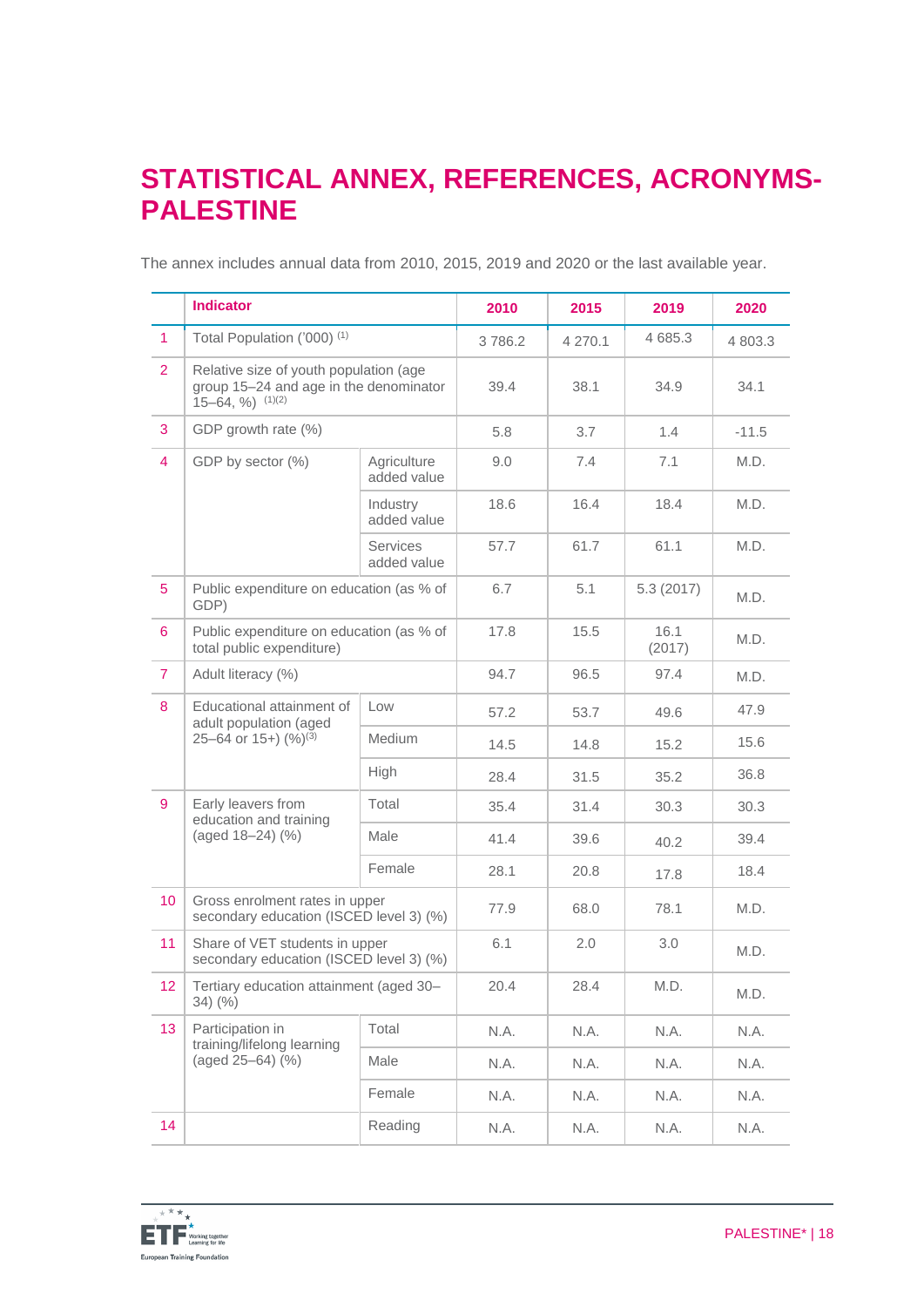|    | <b>Indicator</b>                                                            |                    | 2010 | 2015 | 2019 | 2020 |
|----|-----------------------------------------------------------------------------|--------------------|------|------|------|------|
|    | Low achievement in<br>reading, mathematics                                  | <b>Mathematics</b> | N.A. | N.A. | N.A. | N.A. |
|    | and science - PISA (%)                                                      | Science            | N.A. | N.A. | N.A. | N.A. |
| 15 | Activity rate (aged 15+)<br>$(9/6)^{(4)}$                                   | Total              | 41.2 | 44.0 | 44.3 | 40.9 |
|    |                                                                             | Male               | 67.1 | 69.6 | 69.9 | 65.1 |
|    |                                                                             | Female             | 14.8 | 17.7 | 18.1 | 16.1 |
| 16 | Inactivity rate (aged 15+)<br>$(9/6)^{(4)}$                                 | Total              | 58.8 | 56.0 | 55.7 | 59.1 |
|    |                                                                             | Male               | 32.9 | 30.4 | 30.1 | 34.9 |
|    |                                                                             | Female             | 85.2 | 82.3 | 81.9 | 83.9 |
| 17 | Employment rate (aged<br>$(15+)$ $(%)^{(4)}$                                | Total              | 31.4 | 33.9 | 33.1 | 30.3 |
|    |                                                                             | Male               | 51.6 | 55.5 | 55.0 | 50.5 |
|    |                                                                             | Female             | 10.8 | 11.6 | 10.6 | 9.7  |
| 18 | Employment rate by<br>educational attainment                                | Low                | 36.5 | 38.6 | 38.4 | 35.0 |
|    | (% aged $15+$ ) <sup>(4)(5)</sup>                                           | Medium             | 27.1 | 30.6 | 29.9 | 27.6 |
|    |                                                                             | High               | 59.8 | 54.5 | 49.7 | 46.5 |
| 19 | Employment by sector<br>$(9/6)^{(4)}$                                       | Agriculture        | 11.8 | 8.7  | 6.1  | 6.4  |
|    |                                                                             | Industry           | 24.3 | 28.1 | 29.7 | 29.9 |
|    |                                                                             | <b>Services</b>    | 63.9 | 63.2 | 64.2 | 63.8 |
| 20 | Incidence of self-employment $(\%)^{(4)(C)}$                                |                    | 32.4 | 31.4 | 28.6 | 27.7 |
| 21 | Incidence of vulnerable employment<br>$(9/6)^{(4)}$                         |                    | 26.0 | 25.1 | 22.1 | 21.9 |
| 22 | Unemployment rate<br>(aged 15+) (%) <sup>(4)</sup>                          | Total              | 23.8 | 23.0 | 25.3 | 25.9 |
|    |                                                                             | Male               | 23.1 | 20.2 | 21.3 | 22.5 |
|    |                                                                             | Female             | 26.8 | 34.3 | 41.2 | 40.1 |
| 23 | Unemployment rate by<br>educational attainment<br>(aged $15+$ ) $(%)^{(4)}$ | Low                | 24.6 | 21.4 | 22.5 | 24.2 |
|    |                                                                             | Medium             | 19.7 | 17.4 | 20.3 | 20.1 |
|    |                                                                             | High               | 24.1 | 28.4 | 31.5 | 30.5 |
| 24 | Long-term unemployment rate (aged<br>$(15+)$ $(%)^{(4)}$                    |                    | 12.5 | 9.5  | M.D. | M.D. |
| 25 | Youth unemployment<br>rate (aged 15–24) $(\%)^{(4)}$                        | Total              | 39.1 | 37.4 | 40.1 | 42.1 |
|    |                                                                             | Male               | 37.1 | 33.7 | 34.7 | 36.6 |
|    |                                                                             | Female             | 49.8 | 56.6 | 67.1 | 70.0 |
| 26 |                                                                             | Total              | 29.3 | 32.2 | 33.4 | 34.5 |

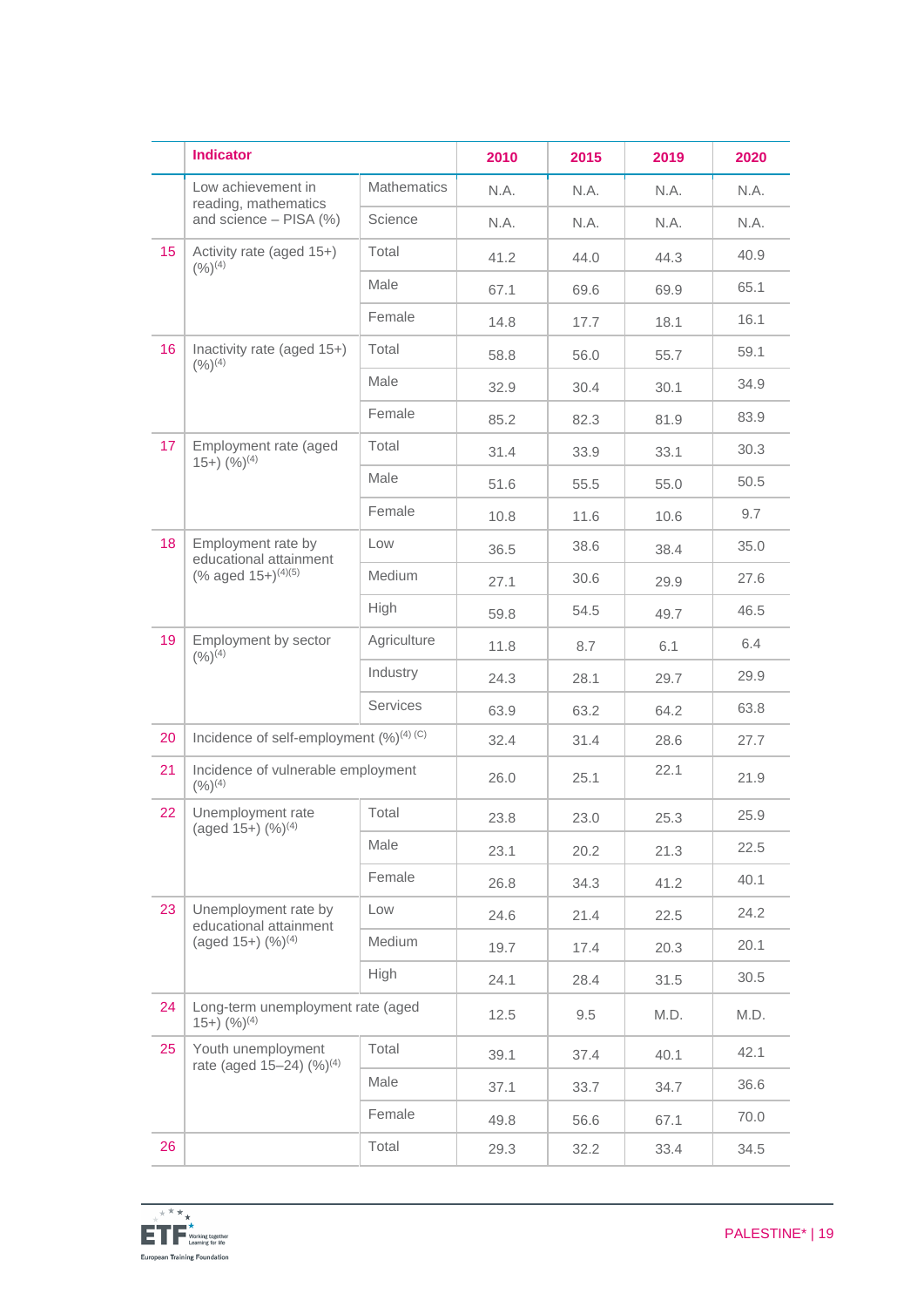| <b>Indicator</b>                                          |        | 2010 | 2015 | 2019 | 2020 |
|-----------------------------------------------------------|--------|------|------|------|------|
| Proportion of people<br>aged 15-24 not in                 | Male   | 24.3 | 26.6 | 26.7 | 30.0 |
| employment, education<br>or training (NEETs) $(\%)^{(4)}$ | Female | 34.5 | 38.2 | 40.4 | 39.1 |

#### Last update: September 2021

#### Sources:

Indicators 8, 9, 12, 15, 16, 17, 18, 19, 20, 21, 22, 23, 24, 25, 26: Palestinian Central Bureau of Statistics (PCBS). Indicators 5, 6, 7, 10, 11: UNESCO, Institute for Statistics.

Indicators 1, 2, 3, 4: The World Bank, World Development Indicators database.

#### Notes:

(1) The values shown are mid-year estimates.

(2) ETF calculations.

(3) Active population.

(4) Data from 2010 revised according to the results from the population, housing and establishments' census, 2017; there is a break in series in year 2015 due to the adaptation to the new definition of employment (adaptation to the 19<sup>th</sup> resolution of the International Conference of Labour Statisticians).

#### Legend:

 $c =$  calculated N.A. = Not Applicable M.D. = Missing Data

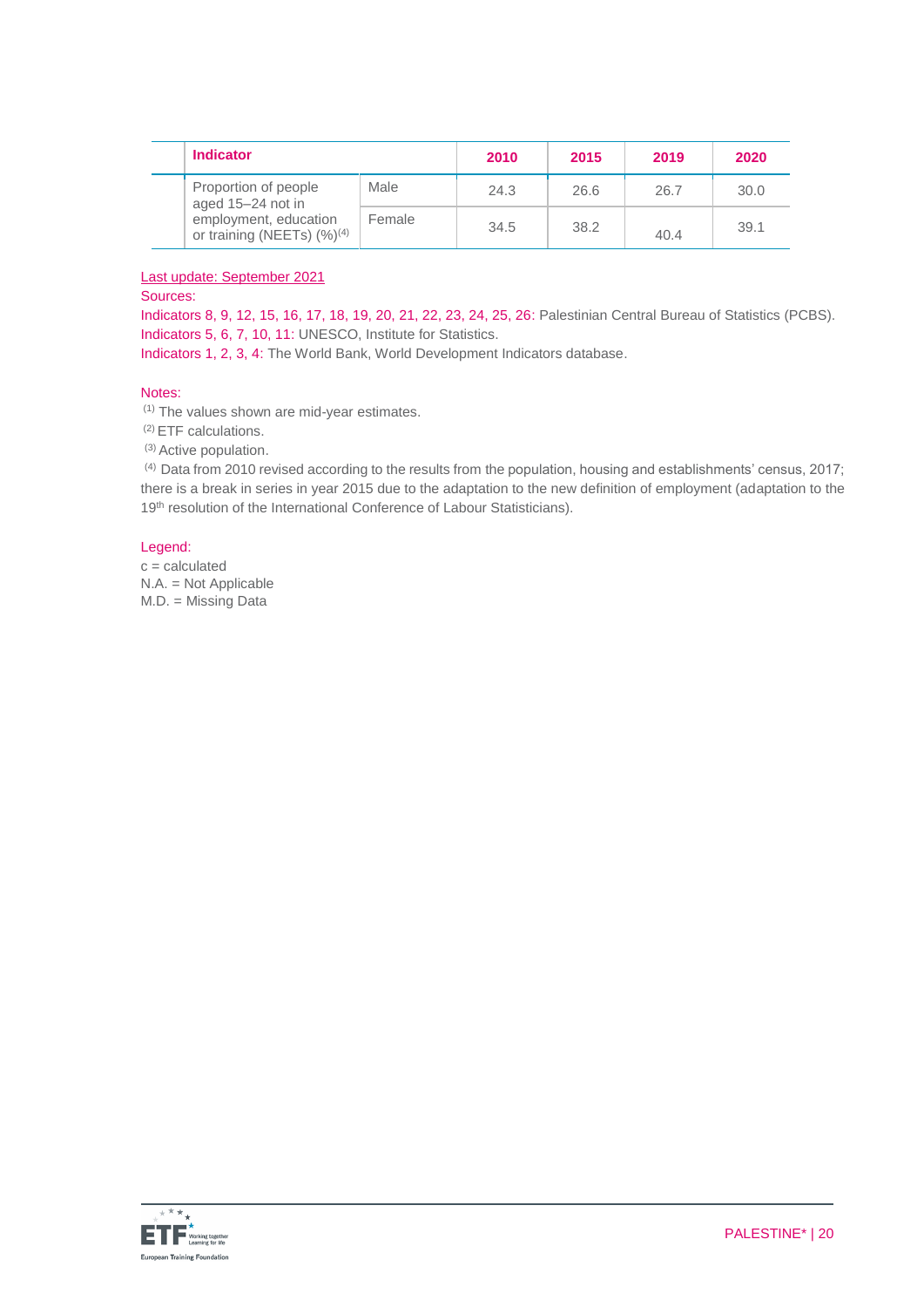# **ANNEX: DEFINITIONS OF INDICATORS**

|                | <b>Description</b>                                                    | <b>Definition</b>                                                                                                                                                                                                                                                                                                                                                                                                                                                                                                                                 |
|----------------|-----------------------------------------------------------------------|---------------------------------------------------------------------------------------------------------------------------------------------------------------------------------------------------------------------------------------------------------------------------------------------------------------------------------------------------------------------------------------------------------------------------------------------------------------------------------------------------------------------------------------------------|
| 1              | Total population ('000)                                               | The total population is estimated as the number of people having their<br>usual residence in a country on 1 January of the respective year.<br>When information on the usually resident population is not available,<br>countries may report legal or registered residents.                                                                                                                                                                                                                                                                       |
| $\overline{2}$ | Relative size of youth population<br>(age group 15-24) (%)            | This is the ratio of the youth population (aged 15-24) to the<br>working-age population, usually aged 15-64 (74)/15+.                                                                                                                                                                                                                                                                                                                                                                                                                             |
| 3              | GDP growth rate (%)                                                   | Annual percentage growth rate of GDP at market prices based on<br>constant local currency. Aggregates are based on constant 2010 U.S.<br>dollars. GDP is the sum of gross value added by all resident<br>producers in the economy plus any product taxes and minus any<br>subsidies not included in the value of the products. It is calculated<br>without making deductions for depreciation of fabricated assets or for<br>depletion and degradation of natural resources.                                                                      |
| 4              | GDP by sector (%)                                                     | The share of value added from Agriculture, Industry and Services.                                                                                                                                                                                                                                                                                                                                                                                                                                                                                 |
|                |                                                                       | Agriculture corresponds to ISIC divisions 1-5 and includes forestry,<br>hunting, and fishing, as well as cultivation of crops and livestock<br>production. Value added is the net output of a sector after adding up<br>all outputs and subtracting intermediate inputs. It is calculated without<br>making deductions for depreciation of fabricated assets or depletion<br>and degradation of natural resources. The origin of value added is<br>determined by the International Standard Industrial Classification<br>(ISIC), revision 3 or 4. |
| 5              | Public expenditure on education<br>(as % of GDP)                      | Public expenditure on education expressed as a percentage of GDP.                                                                                                                                                                                                                                                                                                                                                                                                                                                                                 |
|                |                                                                       | Generally, the public sector funds education either by directly bearing<br>the current and capital expenses of educational institutions, or by<br>supporting students and their families with scholarships and public<br>loans as well as by transferring public subsidies for educational<br>activities to private firms or non-profit organisations (transfer to private<br>households and enterprises). Both types of transactions together are<br>reported as total public expenditure on education.                                          |
| 6              | Public expenditure on education<br>(as % of total public expenditure) | Public expenditure on education expressed as a percentage of total<br>public expenditure.                                                                                                                                                                                                                                                                                                                                                                                                                                                         |
|                |                                                                       | Generally, the public sector funds education either by directly bearing<br>the current and capital expenses of educational institutions, or by<br>supporting students and their families with scholarships and public<br>loans as well as by transferring public subsidies for educational<br>activities to private firms or non-profit organisations (transfer to private<br>households and enterprises). Both types of transactions together are<br>reported as total public expenditure on education.                                          |
| $\mathbf{7}$   | Adult literacy (%)                                                    | Adult literacy is the percentage of the population aged 15 years and<br>over who can both read and write a short simple statement on his/her<br>everyday life, and understand it. Generally, 'literacy' also<br>encompasses 'numeracy' - the ability to make simple arithmetic<br>calculations.                                                                                                                                                                                                                                                   |

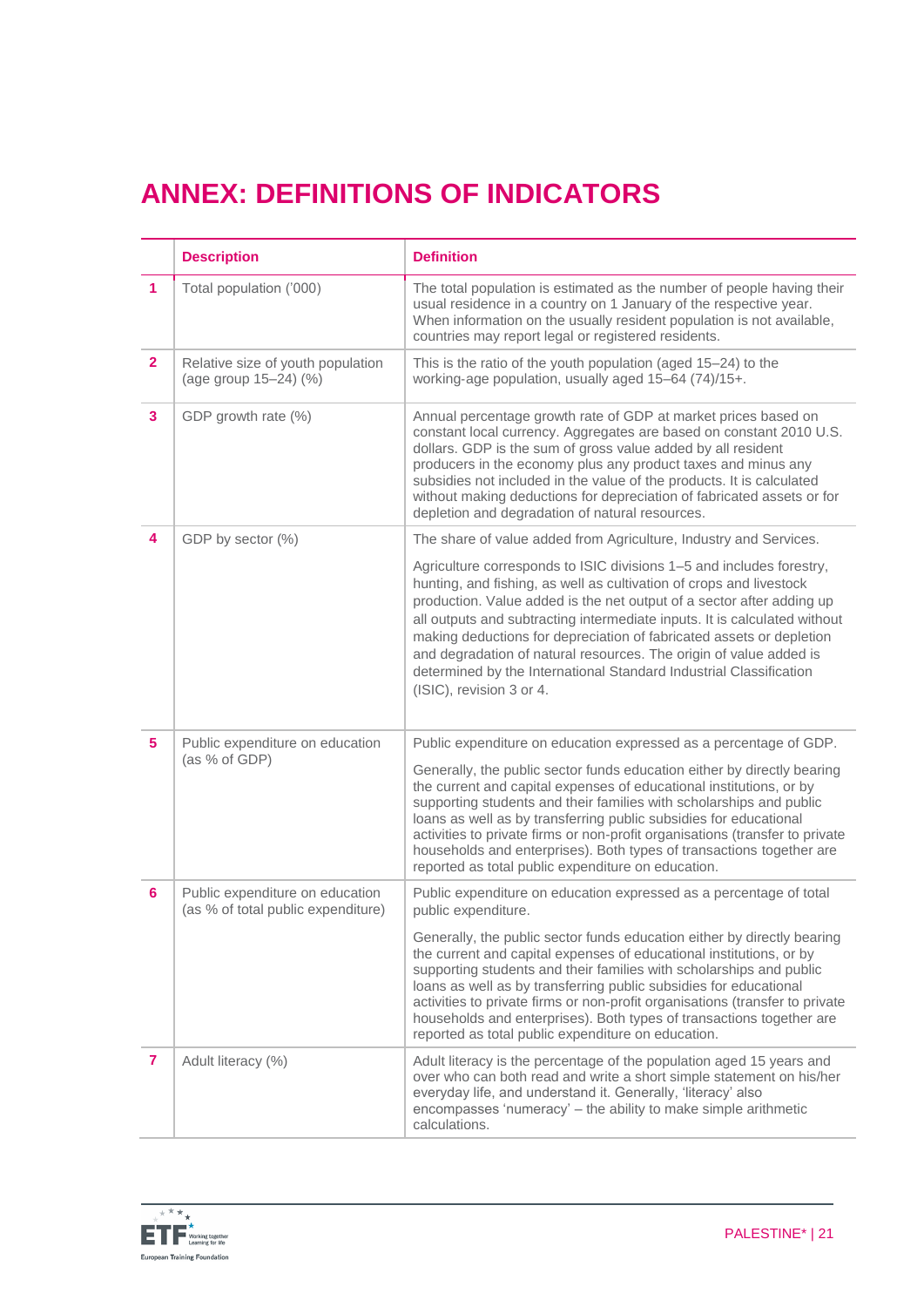|    | <b>Description</b>                                                                 | <b>Definition</b>                                                                                                                                                                                                                                                                                                                                                                                                                                                                                                                                                           |  |
|----|------------------------------------------------------------------------------------|-----------------------------------------------------------------------------------------------------------------------------------------------------------------------------------------------------------------------------------------------------------------------------------------------------------------------------------------------------------------------------------------------------------------------------------------------------------------------------------------------------------------------------------------------------------------------------|--|
| 8  | Educational attainment of adult<br>population (25–64 or aged 15+)<br>(% )          | Educational attainment refers to the highest educational level<br>achieved by individuals expressed as a percentage of all persons in<br>that age group.                                                                                                                                                                                                                                                                                                                                                                                                                    |  |
|    |                                                                                    | This is usually measured in terms of the highest educational<br>programme successfully completed, which is typically certified by a<br>recognised qualification. Recognised intermediate qualifications are<br>classified at a lower level than the programme itself.                                                                                                                                                                                                                                                                                                       |  |
| 9  | Early leavers from education and<br>training (age group $18-24$ ) (%)              | Early leavers from education and training are defined as the<br>percentage of the population aged 18-24 with at most lower<br>secondary education who were not in further education or training<br>during the four weeks preceding the survey. Lower secondary<br>education refers to:<br>ISCED 1997 levels 0-2 and 3C short (i.e. programmes lasting under<br>two years) for data up to 2013;<br>ISCED 2011 levels 0-2 for data from 2014 onwards.                                                                                                                         |  |
| 10 | Gross enrolment rates in upper<br>secondary education (ISCED<br>level $3)$ $(\% )$ | Number of students enrolled in a given level of education, regardless<br>of age, expressed as a percentage of the official school-age<br>population corresponding to the same level of education.                                                                                                                                                                                                                                                                                                                                                                           |  |
| 11 | Share of VET students in upper<br>secondary education (ISCED<br>level $3)$ $(\% )$ | Total number of students enrolled in vocational programmes at a<br>given level of education (in this case, upper secondary), expressed as<br>a percentage of the total number of students enrolled in all<br>programmes (vocational and general) at that level.                                                                                                                                                                                                                                                                                                             |  |
| 12 | Tertiary education attainment<br>(aged 30-34) (%)                                  | Tertiary attainment is calculated as the percentage of the population<br>aged 30-34 who have successfully completed tertiary studies (e.g.<br>university, higher technical institution). Educational attainment refers<br>$\mathsf{to}:$<br>ISCED 1997 level 5-6 up to 2013;<br>ISCED 2011 level 5-8 from 2014 onwards.                                                                                                                                                                                                                                                     |  |
| 13 | Participation in training/lifelong<br>learning (age group 25-64) (%)               | Participants in lifelong learning refers to persons aged 25-64 who<br>stated that they received education or training in the four weeks<br>preceding the survey (numerator). The denominator is the total<br>population of the same age group, excluding those who did not<br>answer the question on participation in education and training. The<br>information collected relates to all education or training, whether or<br>not it is relevant to the respondent's current or possible future job. If a<br>different reference period is used, this should be indicated. |  |
| 14 | Low achievement in reading,<br>maths and science - PISA (%)                        | Low achievers are the 15-year-olds who are failing to reach level 2 on<br>the PISA scale for reading, mathematics and science.                                                                                                                                                                                                                                                                                                                                                                                                                                              |  |
| 15 | Activity rate (aged 15+) (%)                                                       | The activity rate is calculated by dividing the active population by the<br>population of the same age group. The active population (also called<br>'labour force') is defined as the sum of employed and unemployed<br>people. The inactive population consists of all people who are<br>classified as neither employed nor unemployed.                                                                                                                                                                                                                                    |  |
| 16 | Inactivity rate (aged 15+) (%)                                                     | The inactivity/out of the labour force rate is calculated by dividing the<br>inactive population by the population of the same age group. The<br>inactive population consists of all people who are classified as neither<br>employed nor unemployed.                                                                                                                                                                                                                                                                                                                       |  |
| 17 | Employment rate (aged 15+) (%)                                                     | The employment rate is calculated by dividing the number of<br>employed people by the population of the same age group. Employed<br>people are all people who worked at least one hour for pay or profit<br>during the reference period or were temporarily absent from such<br>work. If a different age group is used, this should be indicated.                                                                                                                                                                                                                           |  |

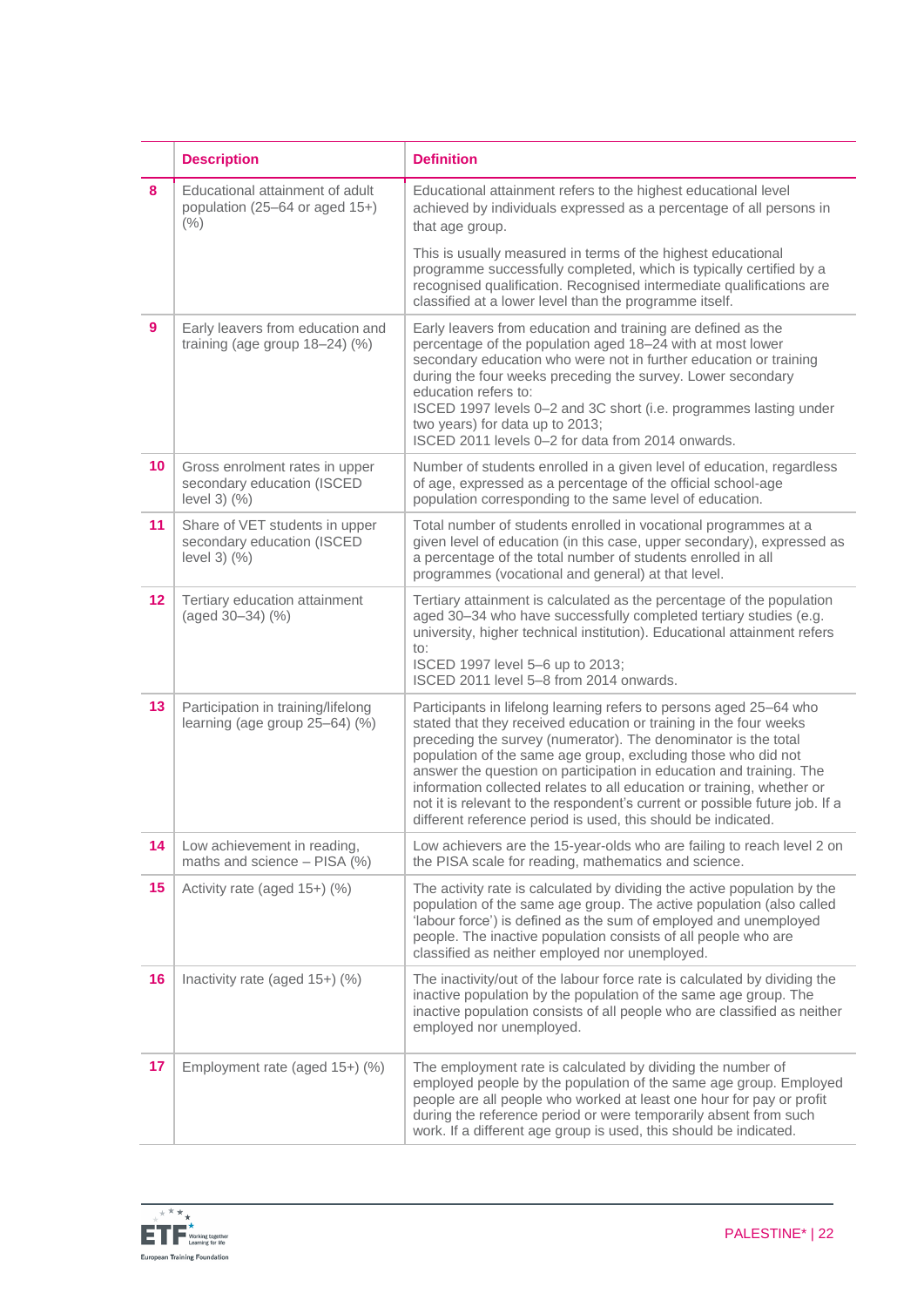|    | <b>Description</b>                                                | <b>Definition</b>                                                                                                                                                                                                                                                                                                                                                                                                                                                                                                                                                                                                                                                                                                                                                                                                                                                                                                                         |
|----|-------------------------------------------------------------------|-------------------------------------------------------------------------------------------------------------------------------------------------------------------------------------------------------------------------------------------------------------------------------------------------------------------------------------------------------------------------------------------------------------------------------------------------------------------------------------------------------------------------------------------------------------------------------------------------------------------------------------------------------------------------------------------------------------------------------------------------------------------------------------------------------------------------------------------------------------------------------------------------------------------------------------------|
| 18 | Employment rate by educational<br>attainment (% aged 15+)         | The employment rate is calculated by dividing the number of<br>employed persons by the population of the same age group.<br>Employed persons are all persons who worked at least one hour for<br>pay or profit during the reference period or were temporarily absent<br>from such work. If a different age group is used, this should be<br>indicated.                                                                                                                                                                                                                                                                                                                                                                                                                                                                                                                                                                                   |
|    |                                                                   | Educational levels refer to the highest educational level successfully<br>completed. Three levels are considered: Low (ISCED level 0-2),<br>Medium (ISCED level 3-4) and High (ISCED 1997 level 5-6, and<br>ISCED 2011 level 5-8).                                                                                                                                                                                                                                                                                                                                                                                                                                                                                                                                                                                                                                                                                                        |
| 19 | Employment by sector (%)                                          | This indicator provides information on the relative importance of<br>different economic activities with regard to employment. Data are<br>presented by broad branches of economic activity (i.e.<br>Agriculture/Industry/Services) based on the International Standard<br>Industrial Classification of All Economic Activities (ISIC). In Europe,<br>the NACE classification is consistent with ISIC.                                                                                                                                                                                                                                                                                                                                                                                                                                                                                                                                     |
| 20 | Incidence of self-employment (%)                                  | The incidence of self-employment is expressed by the self-employed<br>(i.e. employers + own-account workers + contributing family workers)<br>as a proportion of the total employed.                                                                                                                                                                                                                                                                                                                                                                                                                                                                                                                                                                                                                                                                                                                                                      |
| 21 | Incidence of vulnerable<br>employment (%)                         | The incidence of vulnerable employment is expressed by the own-<br>account workers and contributing family workers as a proportion of the<br>total employed.                                                                                                                                                                                                                                                                                                                                                                                                                                                                                                                                                                                                                                                                                                                                                                              |
| 22 | Unemployment rate (aged 15+)<br>(% )                              | The unemployment rate represents unemployed people as a<br>percentage of the labour force. The labour force is the total number of<br>people who are employed or unemployed. Unemployed people<br>comprise those aged 15-64 or 15+ who were without work during the<br>reference week; are currently available for work (were available for<br>paid employment or self-employment before the end of the two weeks<br>following the reference week); are actively seeking work, i.e. had<br>taken specific steps in the four-week period ending with the reference<br>week to seek paid employment or self-employment, or had found a<br>job to start later (within a period of, at most, three months).                                                                                                                                                                                                                                   |
| 23 | Unemployment rate by<br>educational attainment (aged 15+)<br>(% ) | The unemployment rate represents unemployed people as a<br>percentage of the labour force. The labour force is the total number of<br>people who are employed or unemployed. Unemployed people<br>comprise those aged 15-64 or 15+ who were without work during the<br>reference week; are currently available for work (were available for<br>paid employment or self-employment before the end of the two weeks<br>following the reference week); are actively seeking work (had taken<br>specific steps in the four-week period ending with the reference week<br>to seek paid employment or self-employment, or had found a job to<br>start later (within a period of, at most, three months)). Educational<br>levels refer to the highest educational level successfully completed.<br>Three levels are considered: Low (ISCED level 0-2), Medium (ISCED<br>level 3-4) and High (ISCED 1997 level 5-6, and ISCED 2011 level 5-<br>8) |
| 24 | Long-term unemployment rate<br>$(aged 15+)$ $(\%)$                | The long-term unemployment rate is the share of people in the total<br>active population who have been unemployed for 12 months or more,<br>expressed as a percentage. The duration of unemployment is defined<br>as the duration of a search for a job or as the period of time since the<br>last job was held (if this period is shorter than the duration of the<br>search for a job).                                                                                                                                                                                                                                                                                                                                                                                                                                                                                                                                                 |

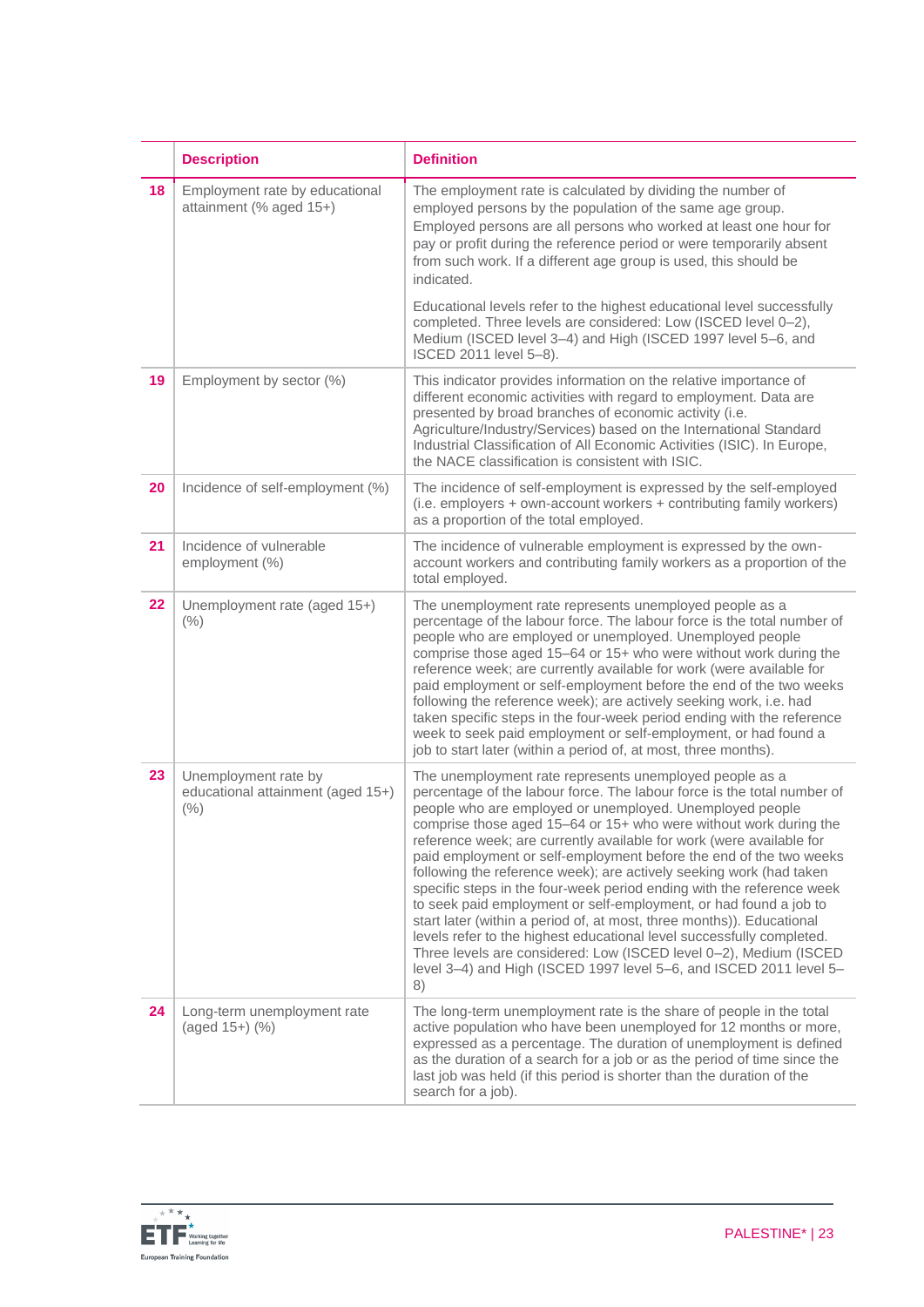|    | <b>Description</b>                                                                         | <b>Definition</b>                                                                                                                                                                                                                                                                                                                                                                                                                                                                                                                |
|----|--------------------------------------------------------------------------------------------|----------------------------------------------------------------------------------------------------------------------------------------------------------------------------------------------------------------------------------------------------------------------------------------------------------------------------------------------------------------------------------------------------------------------------------------------------------------------------------------------------------------------------------|
| 25 | Youth unemployment rate (aged<br>$15 - 24$ $\left(\frac{9}{6}\right)$                      | The youth unemployment ratio is calculated by dividing the number of<br>unemployed people aged 15-24 by the total population of the same<br>age group.                                                                                                                                                                                                                                                                                                                                                                           |
| 26 | Proportion of people aged 15–24<br>not in employment, education or<br>training (NEETs) (%) | The indicator provides information on young people aged 15–24 who<br>meet the following two conditions: first, they are not employed (i.e.<br>unemployed or inactive according to the ILO definition); and second,<br>they have not received any education or training in the four weeks<br>preceding the survey. Data are expressed as a percentage of the total<br>population of the same age group and gender, excluding the<br>respondents who have not answered the question on participation in<br>education and training. |

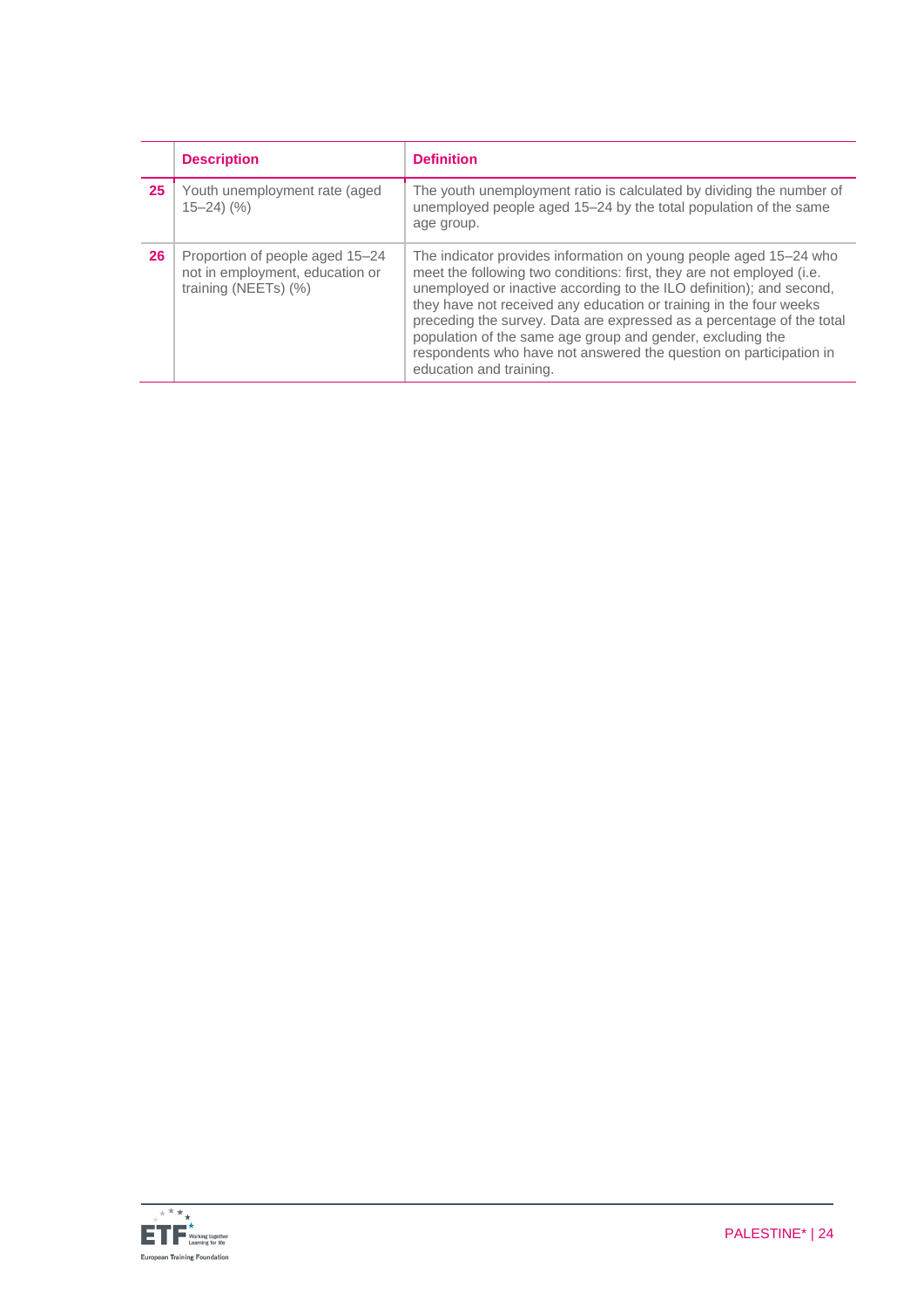# **REFERENCES**

European Training Foundation (ETF), *Policies for Human Capital development in Palestine*, an ETF Torino Process Assessment, 2021 a, available at [POLICIES FOR HUMAN CAPITAL DEVELOPMENT](https://www.etf.europa.eu/en/publications-and-resources/publications/trp-assessment-reports/palestine-2020)  [IN PALESTINE | ETF \(europa.eu\)](https://www.etf.europa.eu/en/publications-and-resources/publications/trp-assessment-reports/palestine-2020)

European Training Foundation (ETF), Policies for Human Capital development in the Southern and Eastern Mediterranean Region, 2021 b, available at [trp\\_policies\\_for\\_hcd\\_semed\\_region\\_-](https://www.etf.europa.eu/sites/default/files/2021-07/trp_policies_for_hcd_semed_region_-_an_etf_torino_process_assessment_2021_en_1.pdf) [\\_an\\_etf\\_torino\\_process\\_assessment\\_2021\\_en\\_1.pdf \(europa.eu\)](https://www.etf.europa.eu/sites/default/files/2021-07/trp_policies_for_hcd_semed_region_-_an_etf_torino_process_assessment_2021_en_1.pdf)

European Training Foundation (ETF), *National Qualifications Framework in Palestine,* 2021 c, available at [Palestine.pdf \(europa.eu\)](https://www.etf.europa.eu/sites/default/files/document/Palestine.pdf)

European Union, European Civil protection and Humanitarian Aid Operators, Palestine Factsheet, September 2021, available at: Palestine | European Civil Protection and Humanitarian Aid Operations [\(europa.eu\)](https://ec.europa.eu/echo/where/middle-east/palestine_en)

International Labour Organization (ILO), *The situation of workers of the occupied Arab territories*, Report of the Director-General, Appendix, 2019, available at: [Report of the Director-General \(ilo.org\)](https://www.ilo.org/wcmsp5/groups/public/---ed_norm/---relconf/documents/meetingdocument/wcms_705016.pdf)

International Labour Organization (ILO), *The situation of workers of the occupied Arab territories,* Report of the Director-General – Appendix 2021, available at: [wcms\\_793285.pdf \(ilo.org\)](https://www.ilo.org/wcmsp5/groups/public/---ed_norm/---relconf/documents/meetingdocument/wcms_793285.pdf)

Ministry of Education and Higher Education, *Education Sector Strategy Plan 2017-2022*, April 2017, available at [Ministry of Education \(moe.edu.ps\)](http://www.moe.edu.ps/En/PageContents/Contents/1036)

Ministry of Education, result-based monitoring and evaluation system for the education sector strategy plan 2017-2022, Annual Report 2018 (copy available with the author).

Palestine Monetary Authority and the Palestinian Central Bureau of Statistics, *The performance of the Palestinian economy during 2020, as well as the economic forecasts for the year 2021*, Press Release, December 2020, available at: PCBS | PCBS &PMA: The Performance of the Palestinian [economy during 2020, as well as the economic forecasts for the year 2021](https://www.pcbs.gov.ps/post.aspx?lang=en&ItemID=3873)

Palestine Economic Portal, *Official Foreign aid given to Palestine during the period between 1994- 2017*, article available at [Palestine Economy Portal](http://www.palestineeconomy.ps/donors/en/About)

State of Palestine, National Policy Agenda 2017-2022, *Putting citizens First*, December 2016 available at [NPA English.pdf \(palestinecabinet.gov.ps\)](http://www.palestinecabinet.gov.ps/WebSite/Upload/Documents/GOVPLAN/NPA%20English.pdf)

United Nations, Division for Palestinian Rights, Bulletin, May 2020, Volume XLIII, No. 5, available at [https://www.un.org/unispal/wp-content/uploads/2020/06/MAY20MBFINAL\\_260620.pdf](https://www.un.org/unispal/wp-content/uploads/2020/06/MAY20MBFINAL_260620.pdf)

United Nations, *Occupied Palestinian Territories Education Cluster Strategy 2020-2021*, April 2020, 2020 a) available at [Education Cluster Strategy | HumanitarianResponse](https://www.humanitarianresponse.info/en/operations/occupied-palestinian-territory/document/education-cluster-strategy)

United Nations, *Humanitarian Response Plan 2021*, December 2020 b), available at [Humanitarian](https://www.ochaopt.org/content/humanitarian-response-plan-2021)  [Response Plan 2021 | United Nations Office for the Coordination of Humanitarian Affairs -](https://www.ochaopt.org/content/humanitarian-response-plan-2021) occupied [Palestinian territory \(ochaopt.org\)](https://www.ochaopt.org/content/humanitarian-response-plan-2021)

United Nations, *Humanitarian Response Plan 2020*, December 2019, available at [Humanitarian Needs](https://www.ochaopt.org/content/humanitarian-needs-overview-2020)  [Overview 2020 | United Nations Office for the Coordination of Humanitarian Affairs -](https://www.ochaopt.org/content/humanitarian-needs-overview-2020) occupied [Palestinian territory \(ochaopt.org\)](https://www.ochaopt.org/content/humanitarian-needs-overview-2020)

United Nations, *Humanitarian Response Plan 2019*, December 2018, available at [Humanitarian](https://www.ochaopt.org/content/humanitarian-response-plan-2019)  [Response Plan 2019 | United Nations Office for the Coordination of Humanitarian Affairs -](https://www.ochaopt.org/content/humanitarian-response-plan-2019) occupied [Palestinian territory \(ochaopt.org\)](https://www.ochaopt.org/content/humanitarian-response-plan-2019)

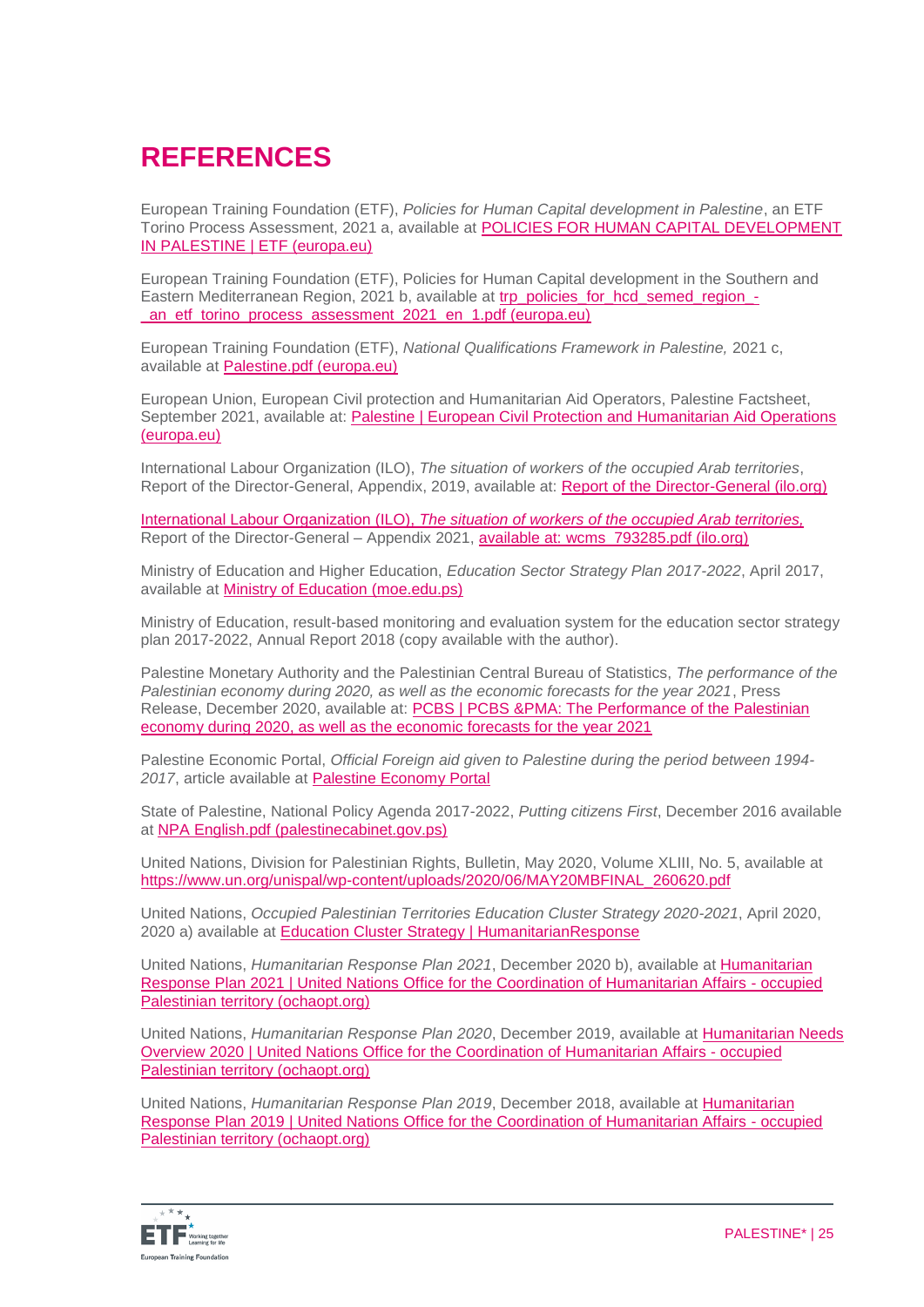United Nations Fund for Population Activities (UNFPA), joint press release with PCBS, 11 July 2021, available at [UNFPA Palestine | PCBS-UNFPA Joint Press Release on the occasion of World](https://palestine.unfpa.org/en/news/pcbs-unfpa-joint-press-release-occasion-world-population-day)  [Population Day](https://palestine.unfpa.org/en/news/pcbs-unfpa-joint-press-release-occasion-world-population-day)

United Nations Conference on Trade and Development (UNCTAD), *Integrated Simulation Framework - II Model for Palestinian Economic Policy*, Geneva, 2021, available at [Integrated Simulation](https://unctad.org/webflyer/integrated-simulation-framework-ii-model-palestinian-economic-policy)  Framework - [II Model for Palestinian Economic Policy | UNCTAD](https://unctad.org/webflyer/integrated-simulation-framework-ii-model-palestinian-economic-policy)

United Nations Conference on Trade and Development (UNCTAD), March 2021, article available at [Palestine faces hard road ahead to recovery from COVID-19 shock | UNCTAD](https://unctad.org/news/palestine-faces-hard-road-ahead-recovery-covid-19-shock)

United Nations Conference on Trade and Development (UNCTAD), Developments in the economy of the Occupied Palestinian Territory, 2020, available at [Report on UNCTAD assistance to the](https://unctad.org/system/files/official-document/tdb67_d5_en.pdf)  [Palestinian people: Developments in the economy of the Occupied Palestinian Territory\\*](https://unctad.org/system/files/official-document/tdb67_d5_en.pdf)

United Nations Relief and Works Agency for Palestine Refugees (UNWRA), United states announces restoration of U.S, 150 million dollars to support Palestine refugees, 7 April 2021, article available at [United States Announces Restoration of U.S. \\$150 Million to Support Palestine Refugees | UNRWA](https://www.unrwa.org/newsroom/press-releases/united-states-announces-restoration-us-150-million-support-palestine)

World Health Organization, Occupied Palestinian Authority, Situation Report 79, issued 12 August 2020, available at [FULL VERSION: WHO Coronavirus disease \(COVID-19\) Situation Report 79,](https://who18.createsend.com/campaigns/reports/viewCampaign.aspx?d=j&c=99FA4938D049E3A8&ID=2BED95B7C1CE38242540EF23F30FEDED&temp=False&tx=0&source=Report)  [issued 12 August 2021 | Campaign Monitor \(createsend.com\)](https://who18.createsend.com/campaigns/reports/viewCampaign.aspx?d=j&c=99FA4938D049E3A8&ID=2BED95B7C1CE38242540EF23F30FEDED&temp=False&tx=0&source=Report)

World Health Organization, Occupied Palestinian Authority, news article, June 2022, available at [WHO](http://www.emro.who.int/opt/news/staggering-health-needs-emerge-in-the-occupied-palestinian-territory-in-the-wake-of-recent-escalations.html)  [EMRO | Staggering health needs emerge in the occupied Palestinian territory in the wake of recent](http://www.emro.who.int/opt/news/staggering-health-needs-emerge-in-the-occupied-palestinian-territory-in-the-wake-of-recent-escalations.html)  [escalations | News | Palestine site](http://www.emro.who.int/opt/news/staggering-health-needs-emerge-in-the-occupied-palestinian-territory-in-the-wake-of-recent-escalations.html)

## **LIST OF ACRONYMS**

- ALMP Active Labour Market Policies
- CBO community based organisations
- CSO civil society organisations
- ENABEL Belgium Development Agency
- GIZ Deutsche Gesellschaft für Internationale Zusammenarbeit GmbH
- GDP Gross Domestic Product
- ILO International Labour Organization
- LFS labour force survey
- LMIS Labour Market Information System
- MAS Palestinian Economic Policy Research Institute
- MOE Ministry of Education
- MOHE Ministry of Higher Education and Scientific Research
- MOL Ministry of Labour
- NEET not in employment, education or training

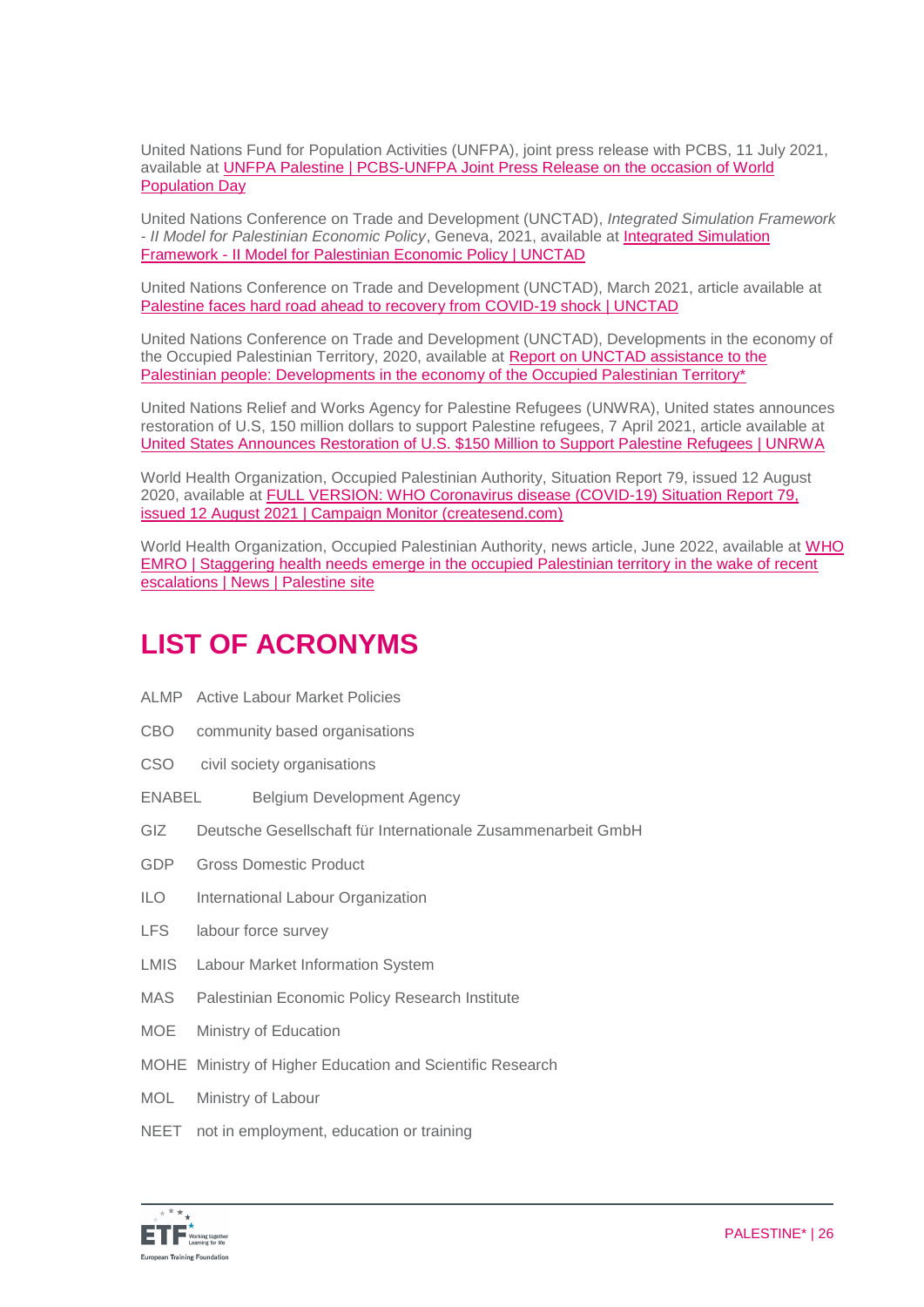- NQF National Qualification Framework
- PALM Programme for Access to the Labour Market
- PCBS Palestinian Central Bureau of Statistics
- PFESP Palestinian Fund for Employment and Social Protection for Workers
- PEDCAR Palestinian Economic Council for Development and Reconstruction
- SME Small and Medium Enterprises
- SYP Skilled Young Palestine
- TVET Technical Vocational Education and Training
- UNCTAD United Nations Conference on Trade and Development
- UNWRA United Nations Relief and Works Agency for Palestine Refugees
- UN United Nations
- US United States
- VET Vocational Education and Training
- WBL Work-Based Learning
- WHO World Health Organization
- YEP Youth Economic Empowerment in Palestine